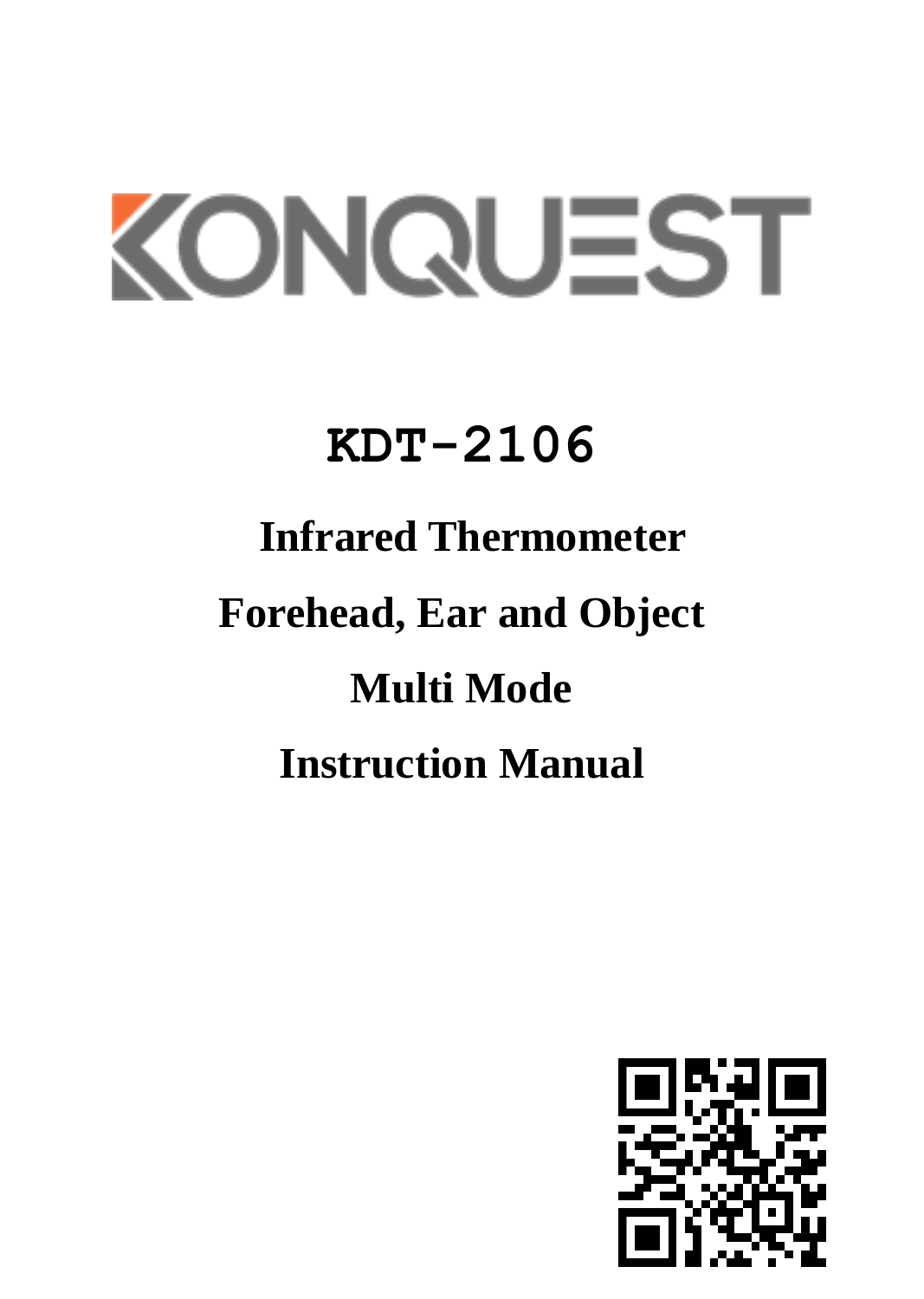Manual Version: 1.0 Date of Issue: 2017/11

**Product Information**

Product Name: Infrared Thermometer

Model: **KDT-2106**

#### **Introduction**

Thank you for purchasing the **KONQUEST KTD-2106** Forehead Ear and Object Multi Mode Infrared Thermometer. Please read the User Manual carefully to make sure safe and proper use of this thermometer.

Please read and fully understand the Safety Precautions before use.

**Keep the Instruction Manual with this thermometer for future reference.**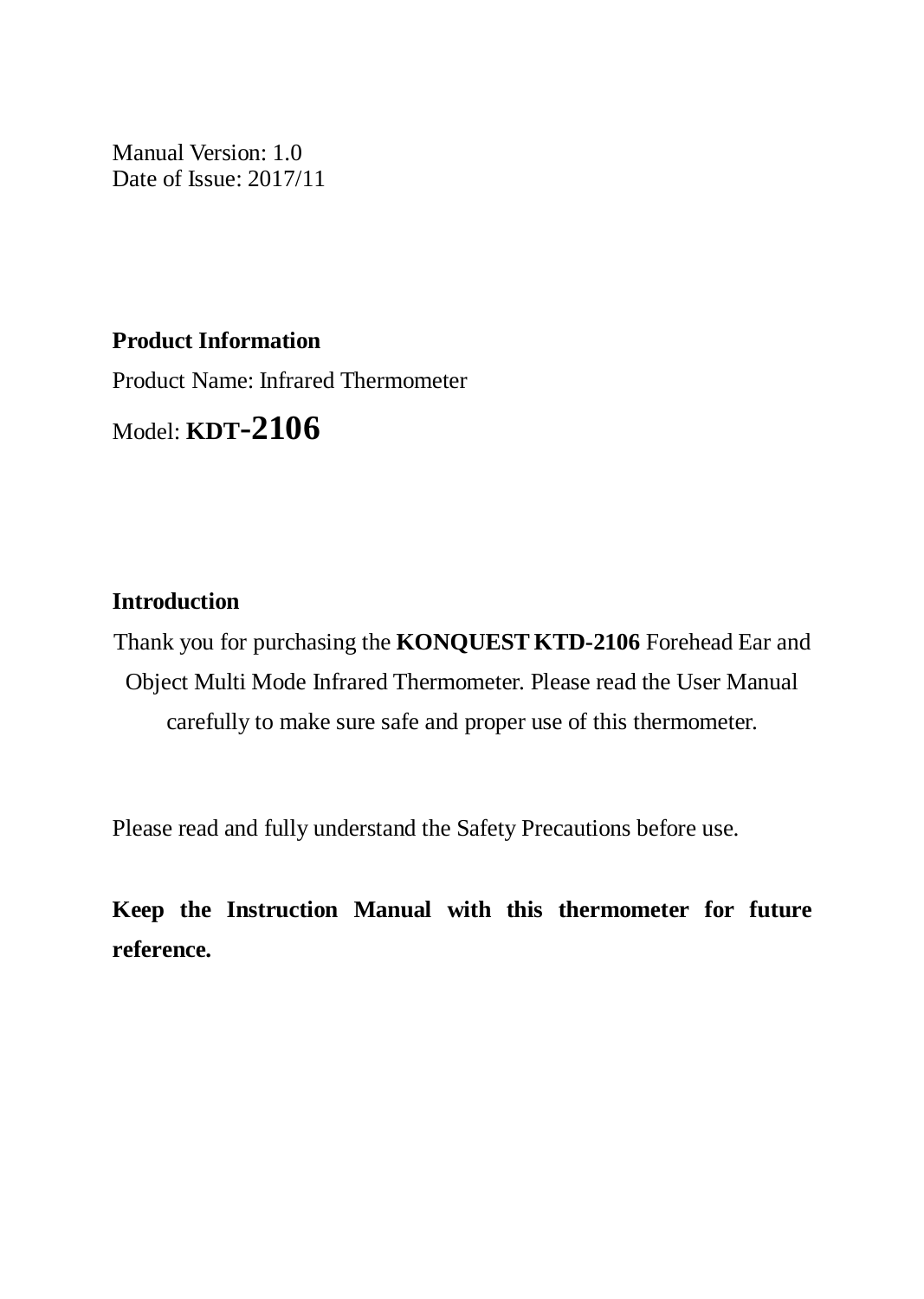#### **Contents**

| EMC Information-Guidance and Manufacture's Declaration28 |  |
|----------------------------------------------------------|--|
|                                                          |  |
|                                                          |  |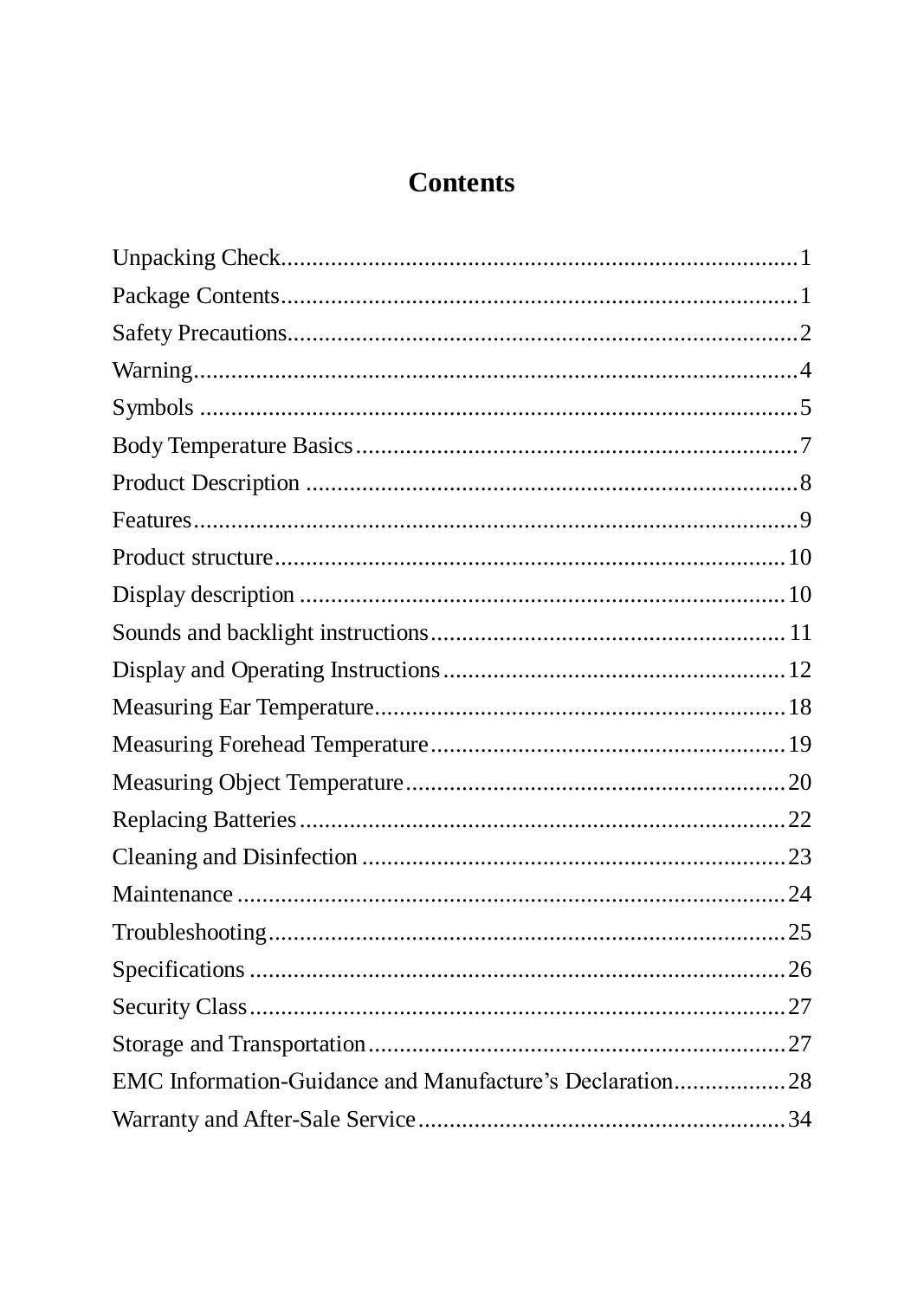#### <span id="page-3-0"></span>**Unpacking Check**

Please open the package carefully before use, check whether all accessories are available or not and whether any component is damaged during transportation, and perform installation and operation following this user manual. In case of any damage or operation problem, please contact the dealer or contact us directly. You will need the following information when making your claim: device model, serial number, purchase date, and your contact information and address.

#### <span id="page-3-1"></span>**Package Contents**

| No.               | <b>Name</b>                 | Quantity |
|-------------------|-----------------------------|----------|
|                   | <b>Infrared Thermometer</b> |          |
|                   | Pouch                       |          |
| $\mathbf{\Omega}$ | Battery (AAA)               |          |
|                   | <b>Instruction Manual</b>   |          |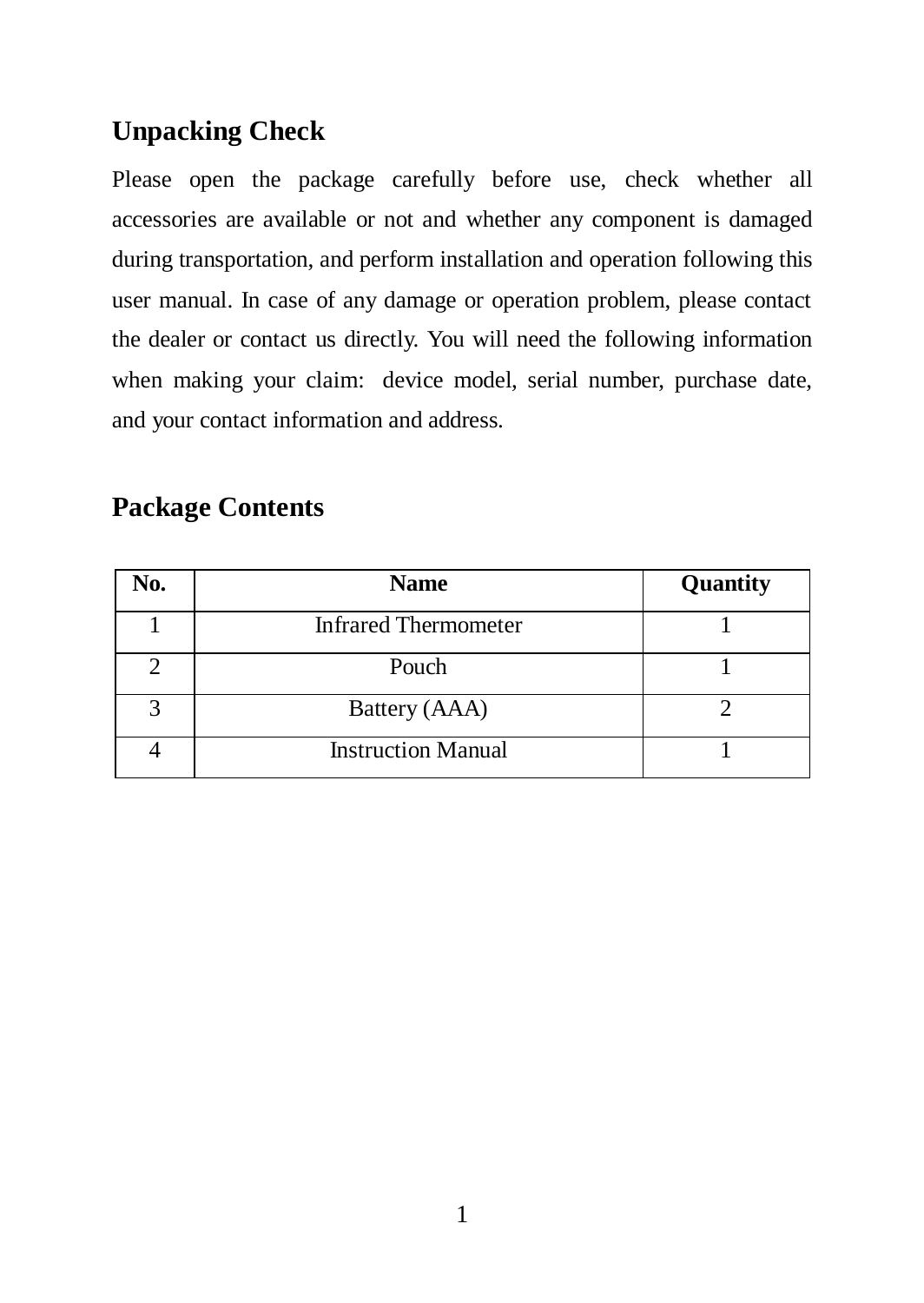#### <span id="page-4-0"></span>**Safety Precautions**

#### **Read the following precautions carefully before using the**

#### **thermometer.**

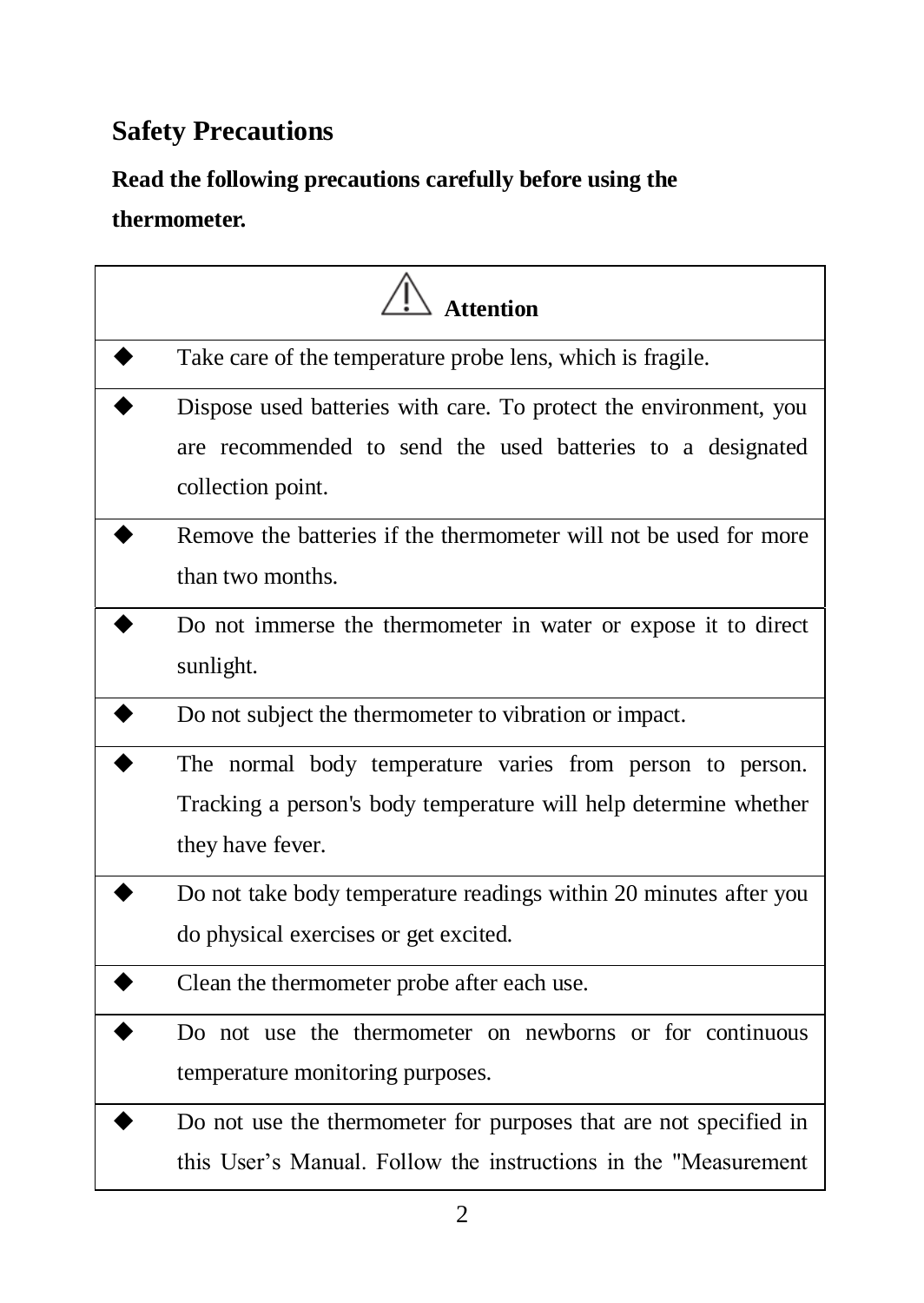Process" chapter and carefully operate the thermometer when measuring children's temperature.

- Do not immerse the thermometer in water or other liquid, as it is not waterproof. Clean and disinfect the thermometer as described in the "Cleaning and Disinfection" chapter.
- Do not touch the tip of the temperature probe, on which a precise temperature sensor resides.
- Keep the temperature probe clean to make sure accurate readings.
- Before measuring the temperature from the ear canal, clean the earwax, if any.
- The ambient temperature must not be extremely high or low. To make sure accurate readings, keep the thermometer under room temperature for more than 30 minutes before use.
- Do not use the thermometer under an ambient temperature higher than  $40^{\circ}$ C (104 $^{\circ}$ F) or lower than 10 $^{\circ}$ C (50 $^{\circ}$ F), which is beyond the operating temperature range of the thermometer.
- **Risk of pollution!** The user is recommended to send the overdue thermometer to local garbage disposal site or send it back to us.
- 2 AAA batteries of 1.5V are the only replaceable accessories of the thermometer. Please do not use the batteries of other voltages or specifications.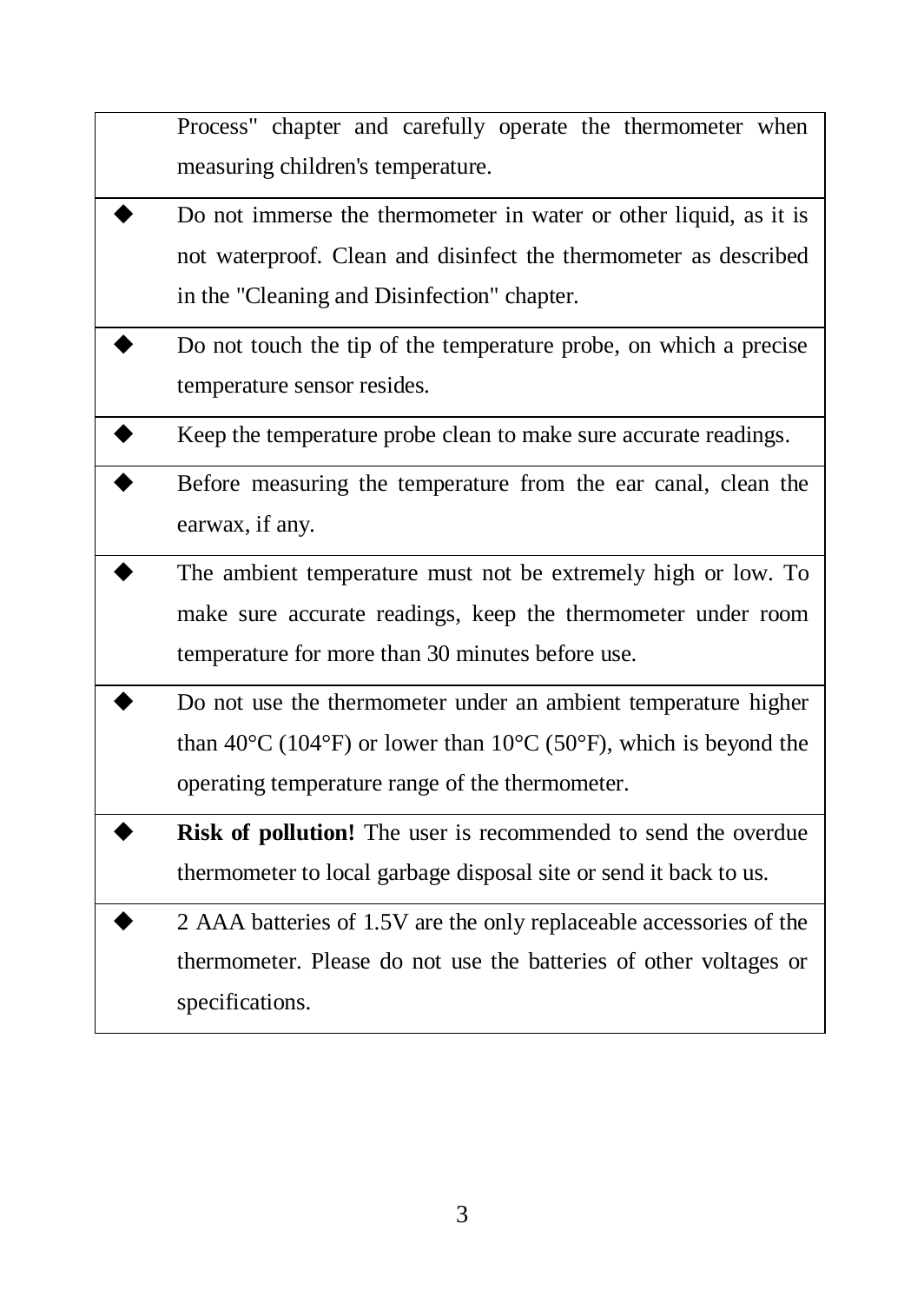#### <span id="page-6-0"></span>**Warning**

|                | Warning                                                                                                                                                 |
|----------------|---------------------------------------------------------------------------------------------------------------------------------------------------------|
|                | Do not force the temperature probe of the thermometer into an ear<br>canal. Otherwise, the ear canal may get injured.                                   |
|                | Keep the thermometer out of the reach of children.                                                                                                      |
|                | The result may be inaccurate if you use the overdue thermometer.                                                                                        |
|                | The thermometer is not intended to diagnose or treat any health<br>problem or disease. The measurement results are for reference<br>only.               |
|                | It is dangerous to make a self-diagnosis or self-treatment based on<br>the obtained measurement results. For such purposes, please<br>consult a doctor. |
| ↷              | Do not charge an alkaline dry-cell battery or throw it in fire.<br>Otherwise, the battery may explode.                                                  |
| $\circledcirc$ | Do not disassemble the thermometer or attempt to repair it.<br>Otherwise, the thermometer may be damaged permanently.                                   |
| ↷              | Do not take temperature measurements on body parts other than<br>forehead and ears. Otherwise, the temperature readings may be<br>inaccurate.           |
| N              | During measurement, do not use a mobile phone or any other<br>device that may cause electromagnetic interference.                                       |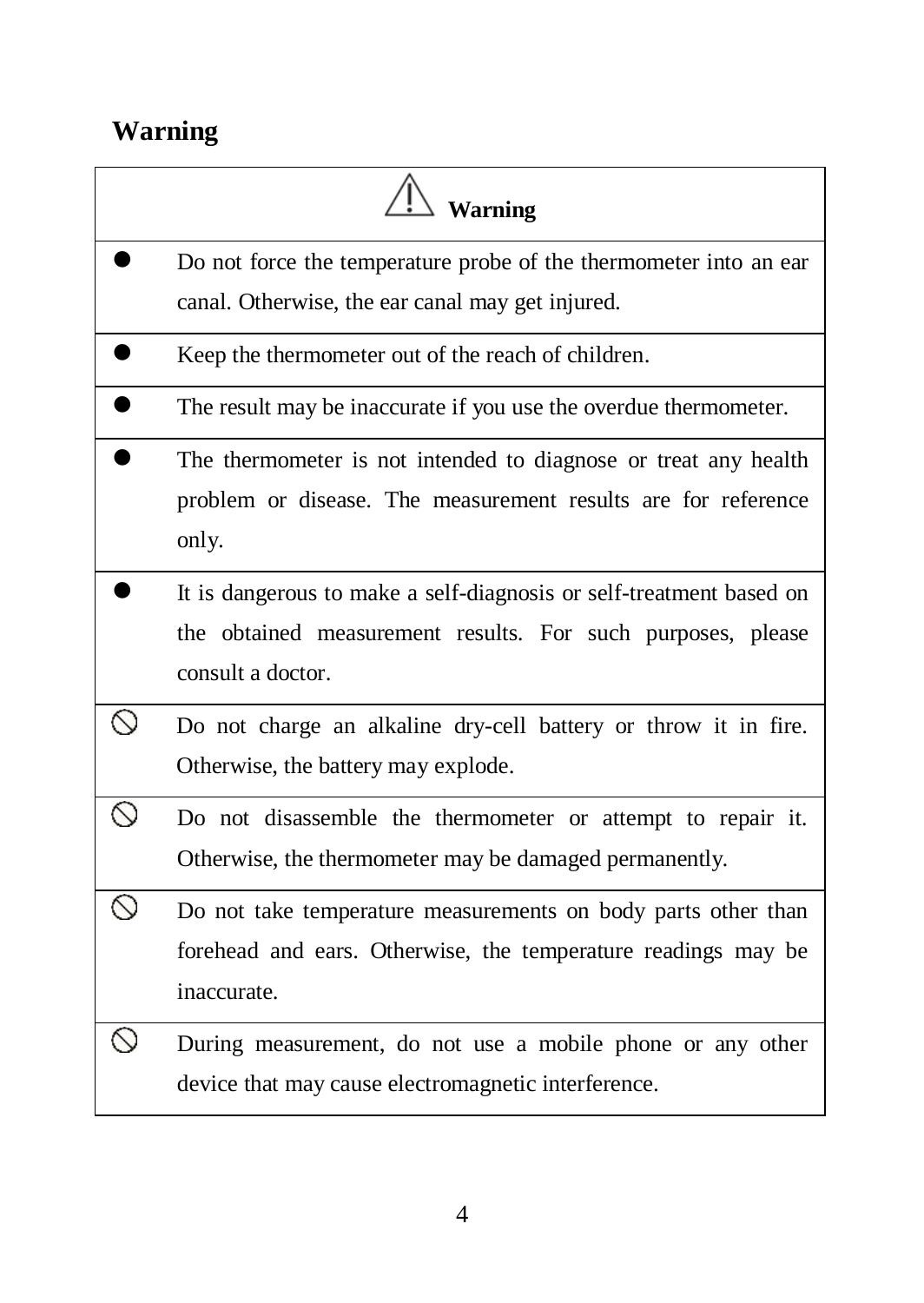Do not use the thermometer in an environment where flammable anesthetic mixture with air or with oxygen or nitrous oxide is available.

#### <span id="page-7-0"></span>**Symbols**

 $\circ$ 

| <b>Symbol</b>            | <b>Description</b>                                                                                    |  |
|--------------------------|-------------------------------------------------------------------------------------------------------|--|
|                          | Type BF applied part.                                                                                 |  |
|                          | Attention must be paid.                                                                               |  |
|                          | The action is prohibited.                                                                             |  |
|                          | Information about the manufacturer.                                                                   |  |
|                          | Date of manufacture.                                                                                  |  |
|                          | Consult the instructions for use.                                                                     |  |
| $C\epsilon_{\text{max}}$ | This product complies with the MDD93/42/EEC<br>requirements.                                          |  |
|                          | Waste electrical materials should be sent to a<br>dedicated collection point for recycling.           |  |
| Warning                  | A personal injury or damage to the thermometer may<br>occur if the thermometer is not used correctly. |  |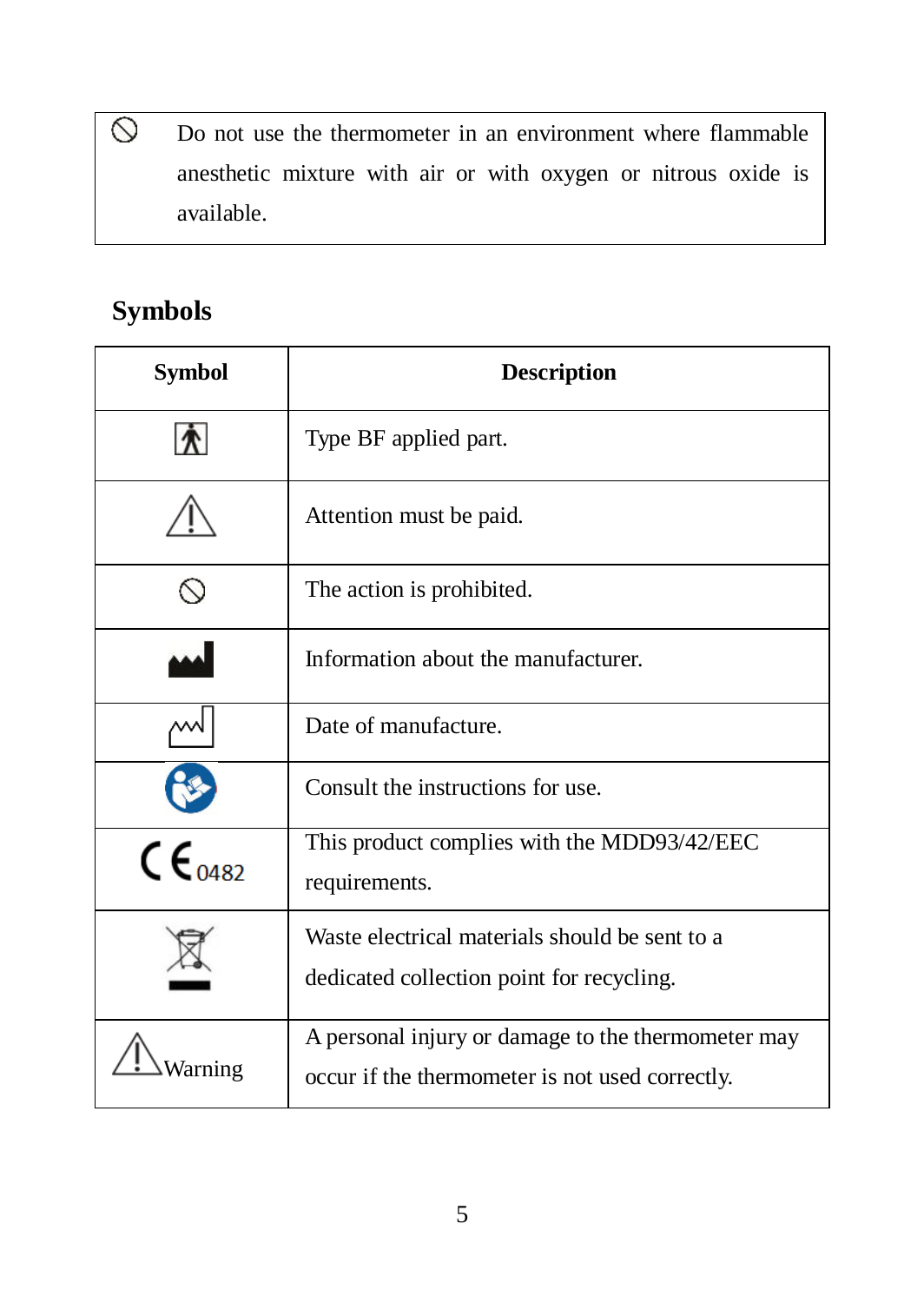| <b>Symbol</b> | <b>Description</b>                                                                                     |  |
|---------------|--------------------------------------------------------------------------------------------------------|--|
| Attention     | Inaccurate reading or damage to the thermometer may<br>occur if the thermometer is not used correctly. |  |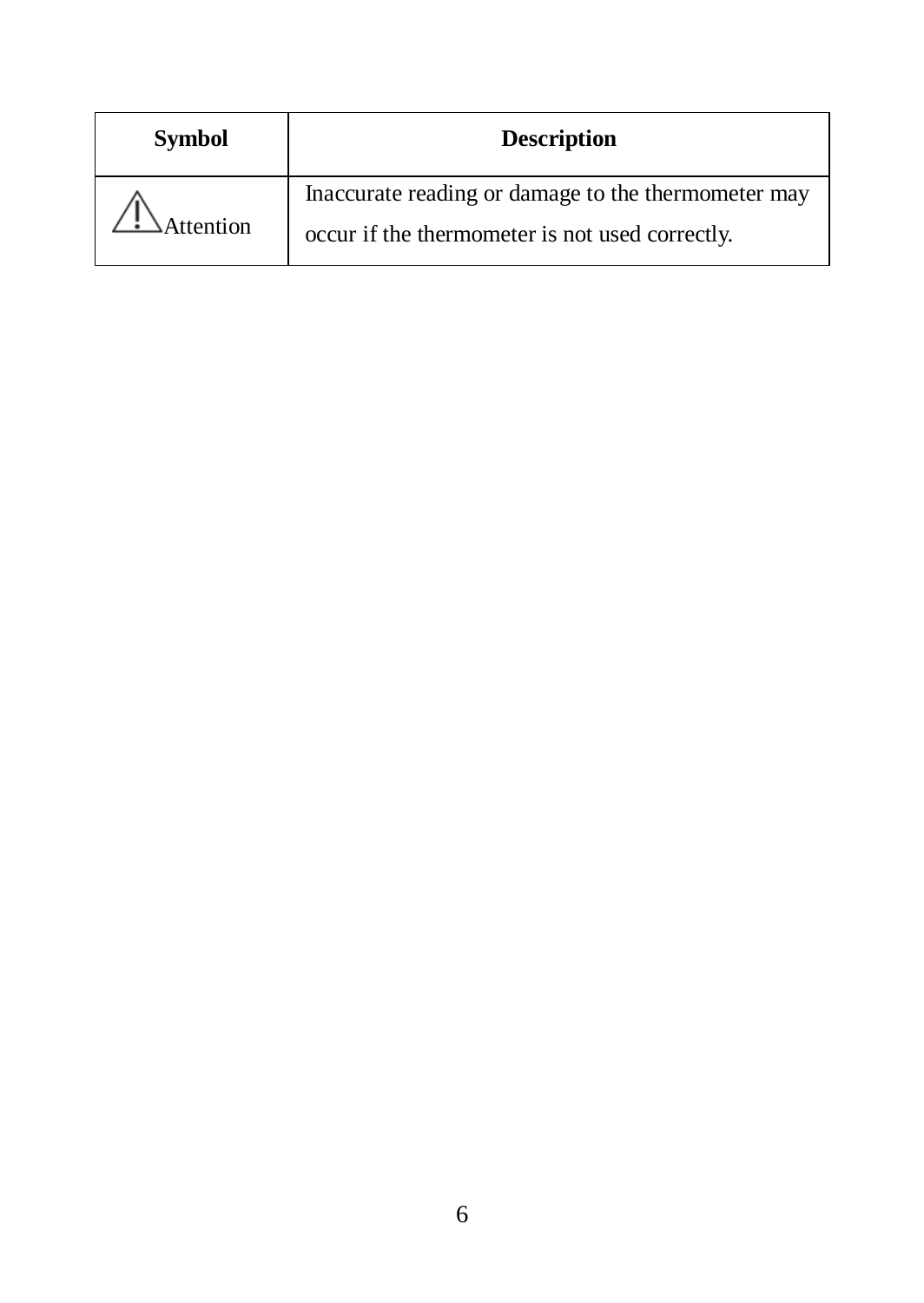#### <span id="page-9-0"></span>**Body Temperature Basics**

Generally, you can take a body temperature on the forehead, in the ear canal, under the armpit, in the mouth, or in the anus. The temperature measured at different parts of the body may differ slightly.

| <b>Body Part</b> | <b>Normal Temperature Range</b>  |
|------------------|----------------------------------|
| Forehead         | 36.1°C-37.5°C / 97.0°F-99.5°F    |
| Ear canal        | 35.8°C-38.0°C / 96.44°F-100.40°F |
| Mouth            | 35.5°C-37.5°C / 95.9°F-99.5°F    |
| Armpit           | 34.7°C-37.3°C / 94.46°F-99.14°F  |
| Anus             | 36.6°C-38.0°C / 97.88°F-100.40°F |

The normal body temperature range slightly varies with age and gender. Generally, newborns or children have higher body temperature than adults, and adults have higher body temperature than the elderly. Women's body temperature is appropriately 0.3°C higher than men's.

#### **Variation in body temperature**



Normal body temperature varies by the time of day and is also affected by external factors. The body temperature of an individual is the lowest between 2:00 a.m. and 4:00 a.m. and the highest between 14:00 p.m. and 20:00 p.m. An individual's body temperature typically changes by less than 1°C each day.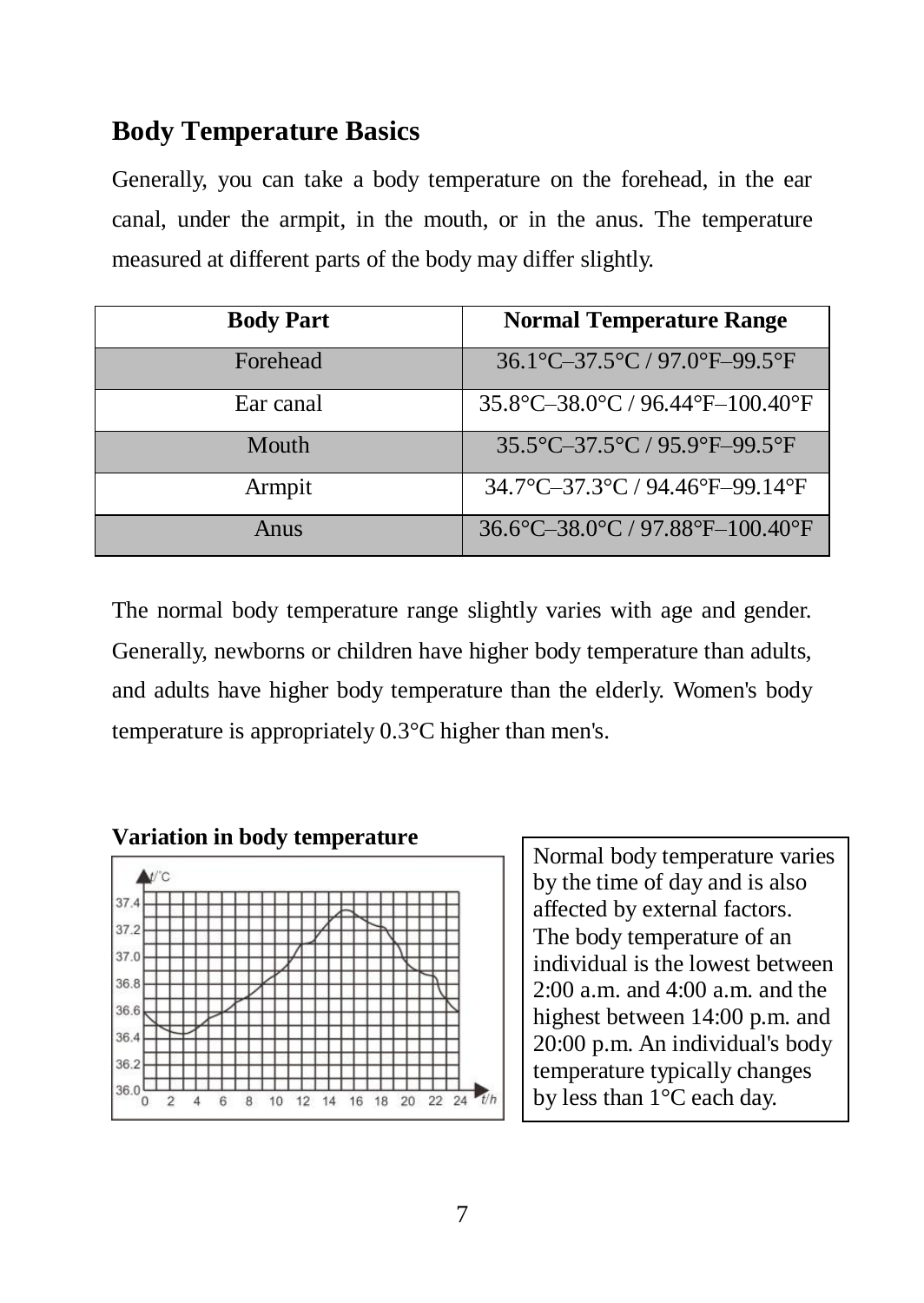#### <span id="page-10-0"></span>**Product Description**

#### 1) Overview

Infrared Thermometer KDT-2106 measures the body temperature based on the infrared energy emitted from the eardrum or the forehead. Users can quickly get measurement results after positioning properly the temperature probe in the ear canal or forehead.

2) Structure

The thermometer consists of a shell, an LCD, a measure button, a beeper, an infrared temperature sensor, and a Microprocessor.

3) Operating principle

The infrared temperature sensor collects infrared energy emitted by the eardrum or the skin surface. After being focused by a lens, the energy is converted into a temperature reading by the thermopiles and measurement circuits.



#### 4) Intended use

The KDT-2106 Dual Mode Digital Infrared Thermometer is intended for the measurement of human body temperatures. The forehead mode is indicated for use by people of all ages and the eardrum mode is indicated for use by people above three months old.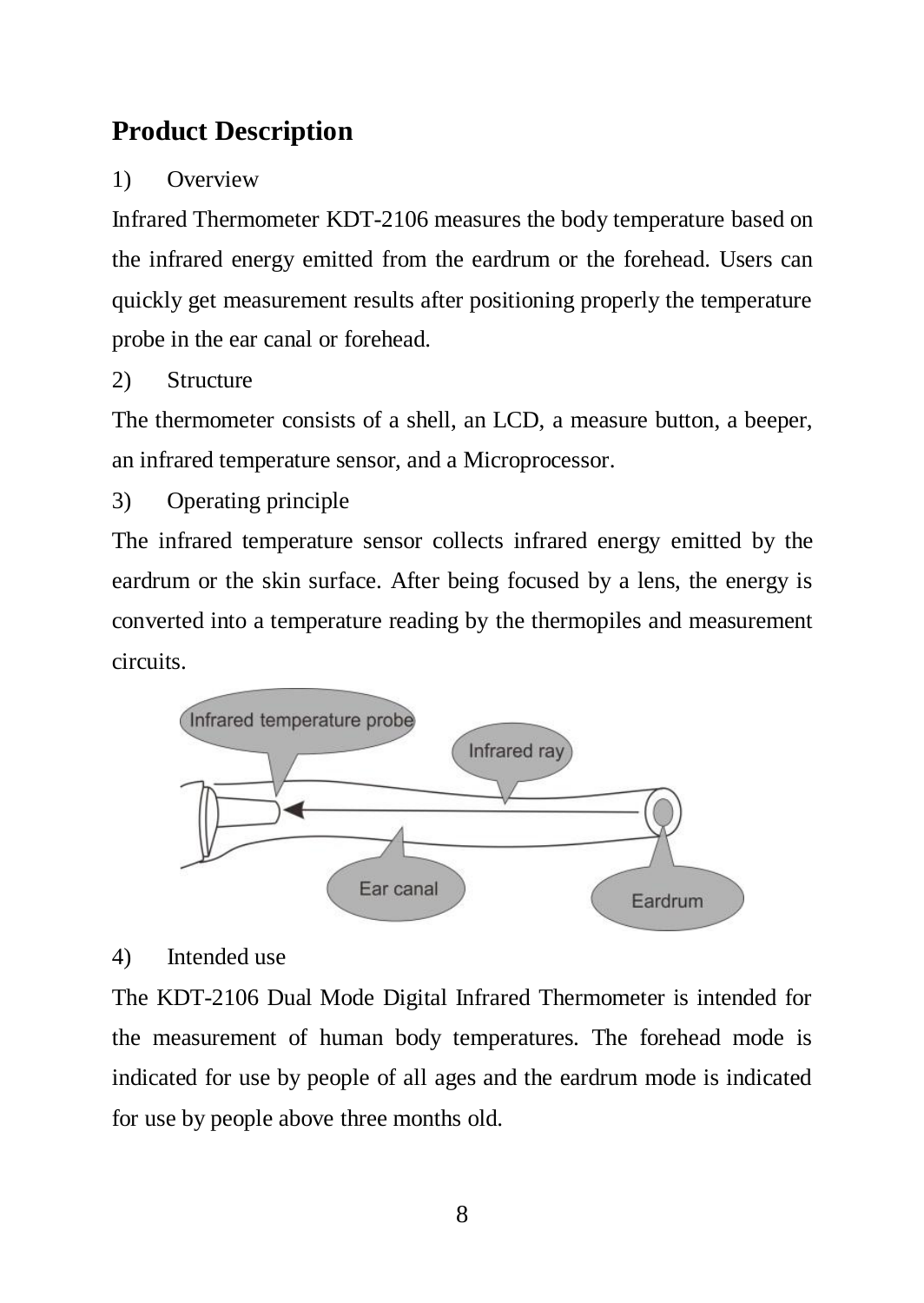#### 5) Contraindications

Do not use the thermometer if the ear is infected with otitis or suppuration.

#### <span id="page-11-0"></span>**Features**

- 01 Good safety
	- Passive infrared receiving technology.
- 02 Easy operation
	- Ergonomic design
	- One button measurement
- 03 Ouick measurement
	- 1-second measurement
- 04 High accuracy
	- Advanced infrared temperature sensor, with high sensitivity
	- High accuracy with automatic temperature calibration
- 05 Diverse functions
	- 20 reading recalled
	- Fever alert
	- Switching between ºC and ºF
	- Automatic power-off, power saving
- 06 Extensive application scope
	- Forehead temperature measurement applicable to all age groups
	- Ear temperature measurement applicable to children older than three months, adults, and the elderly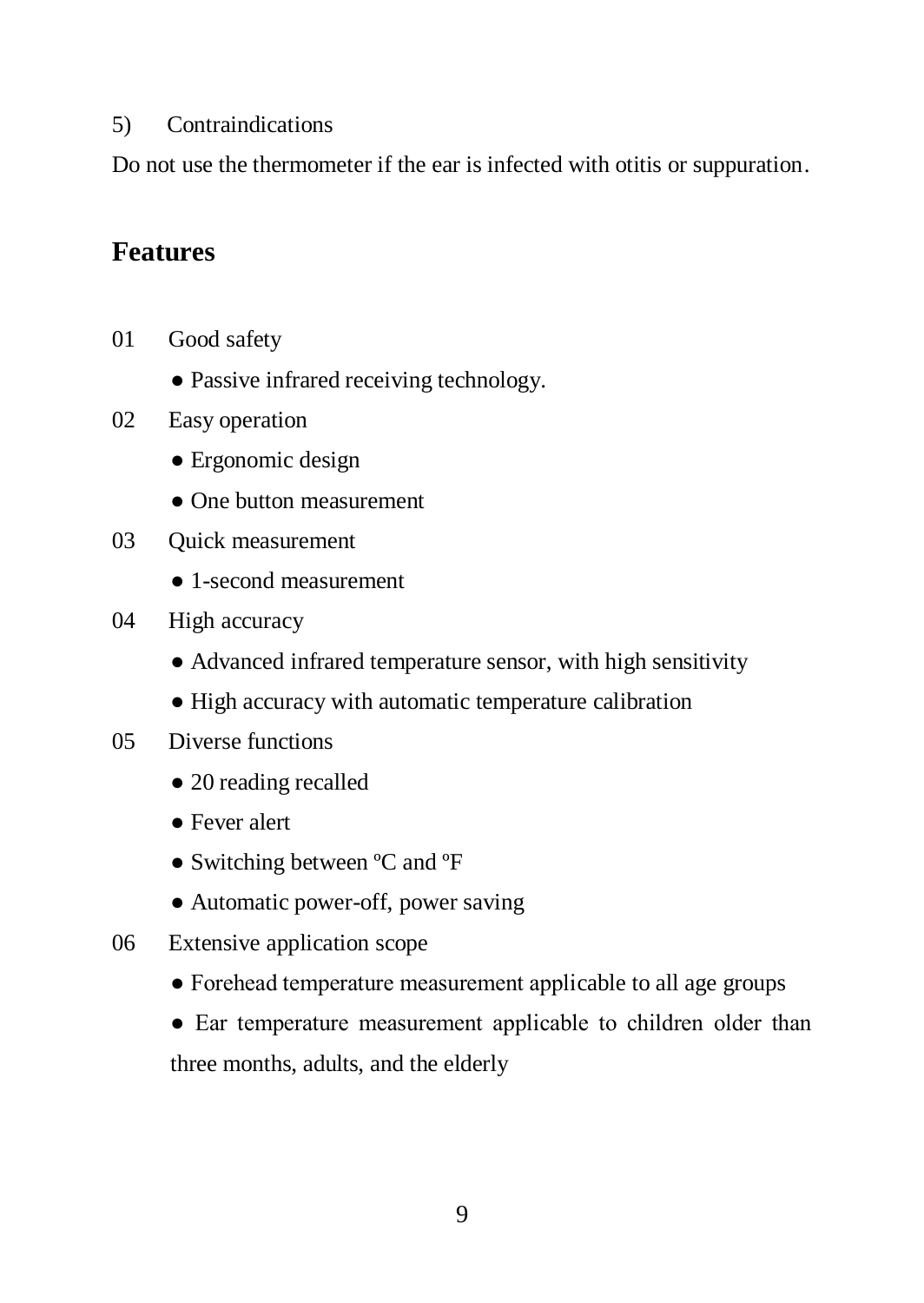#### <span id="page-12-0"></span>**Product structure**



- (1) Power button / Measure button
- (2) LCD display screen
- (3) Probe cover (put the cover on when measuring the forehead temperature)
- (4) Memory button / Unit switch button
- (5) Probe (take off the cover when measuring the ear temperature)
- (6) Battery cover
- (7) Mode button (Forehead / Ear / Object)
- (8) Sound switch

#### <span id="page-12-1"></span>**Display description**

- 1. Object temperature mode
- 2. Forehead temperature mode
- 3. Ear temperature mode
- 4. Low battery
- 5. Mute / un-mute
- 6. Fahrenheit / Celsius degrees
- 7. Memory recall
- 8. Temperature value

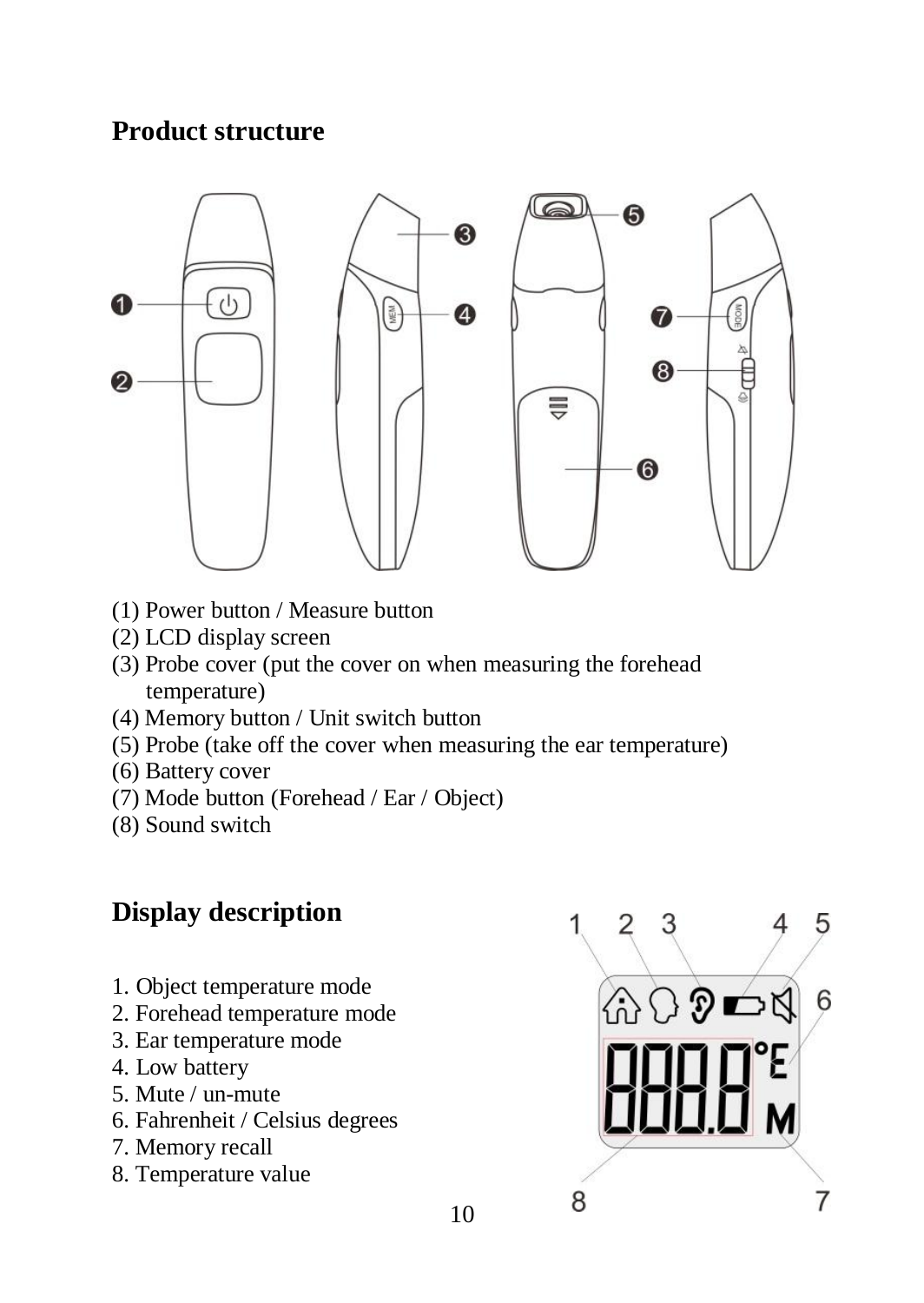#### <span id="page-13-0"></span>**Sounds and backlight instructions**

| Range                        | <b>Sounds</b>        | <b>Backlight</b> |
|------------------------------|----------------------|------------------|
| Forehead temperature         |                      |                  |
| 35.0°C-37.5°C/95.0°F-99.5°F  | A long beep          | Green            |
| 37.6°C-42.2°C/99.6°F-108.0°F | 3 short double beeps | Red              |
| Ear temperature              |                      |                  |
| 32.0°C-37.5°C/89.6°F-99.5°F  | A long beep          | Green            |
| 37.6°C-42.2°C/99.6°F-108.0°F | 3 short double beeps | Red              |
| Object temperature           |                      |                  |
| 0°C-100°C/32.0°F-212°F       | A long beep          | White            |

**Note:** When the forehead temperature is between 35.0°C/95.0℉ and 37.5°C/99.5℉, and the ear temperature is between 32.0°C/89.6℉ and 37.5°C/99.5℉, there will be a long beep and a green backlight.

When the forehead and the ear temperature is between 37.6°C/99.6℉ and 42.2°C/108.0℉, there will be 3 short double beeps and a red backlight. This indicates that the body temperature is a little high. You may have a fever. Please consult your doctor if you are not sure.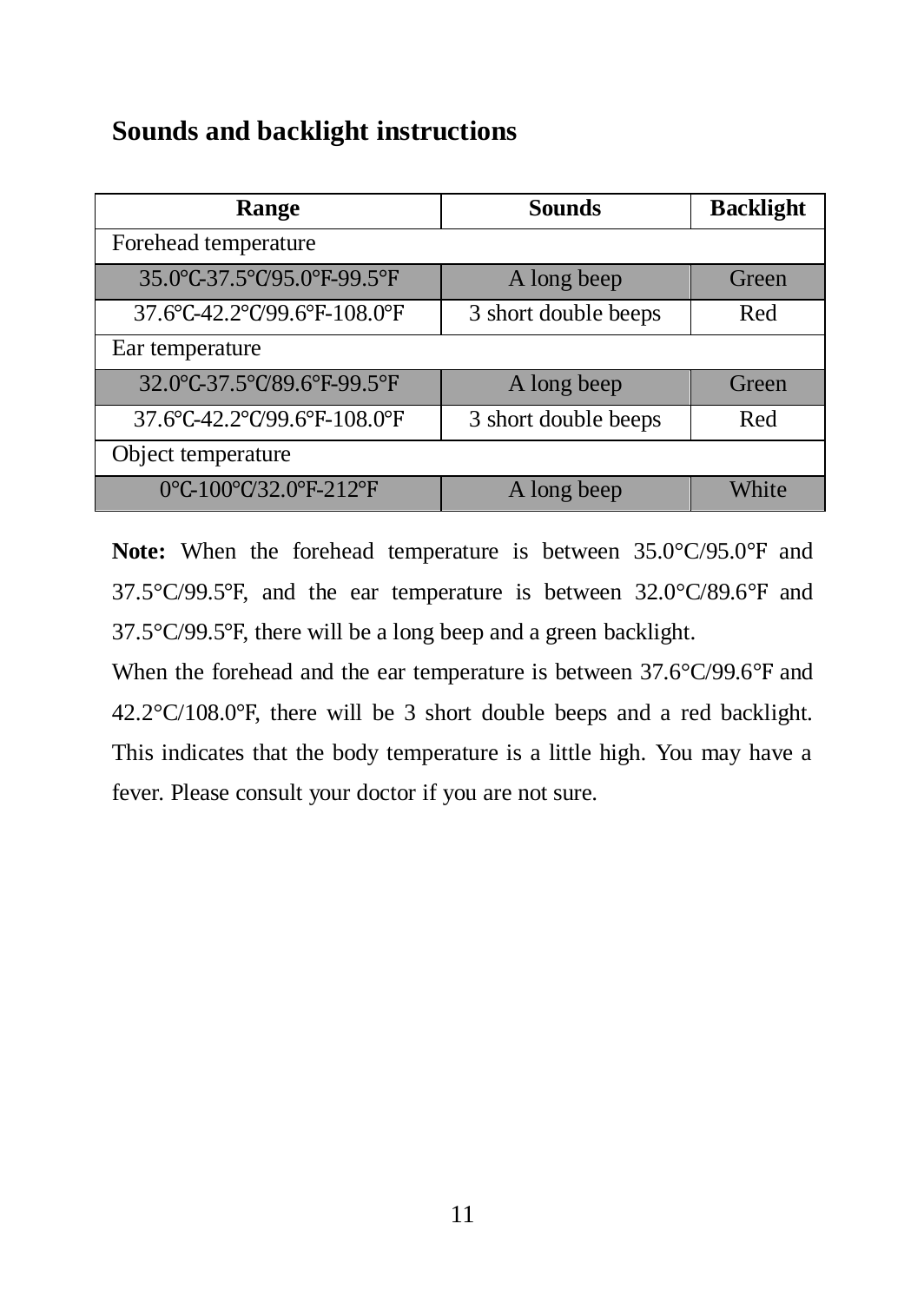#### <span id="page-14-0"></span>**Display and Operating Instructions**

| <b>Screen Display</b>          | <b>Operating Instructions</b><br><b>Displayed State</b>                                                                                                                                                                                                                                                                                                                                                                                                                                                | Sound and<br>backlight                                                       |
|--------------------------------|--------------------------------------------------------------------------------------------------------------------------------------------------------------------------------------------------------------------------------------------------------------------------------------------------------------------------------------------------------------------------------------------------------------------------------------------------------------------------------------------------------|------------------------------------------------------------------------------|
| Measuring Ear temperature      |                                                                                                                                                                                                                                                                                                                                                                                                                                                                                                        |                                                                              |
| D                              | Take off the probe cover, press and<br>release the <b>Power button</b> for 1<br>second to power on the<br>thermometer. Press the <b>Mode</b><br><b>button</b> , the thermometer enters the<br><b>Ear mode.</b> The symbol "Ear" is<br>displayed on the screen.<br>Insert the temperature probe into a<br>proper position in the ear canal.<br>Press the <b>Measure button</b> to start a<br>measurement.                                                                                               | See the table in the<br>"Sounds and<br>backlight<br>instructions"<br>section |
| Measuring Forehead temperature |                                                                                                                                                                                                                                                                                                                                                                                                                                                                                                        |                                                                              |
|                                | Put the cover on the probe, press<br>and release the <b>Power button</b> for 1<br>second to power on the<br>thermometer. Press the Mode<br><b>button</b> , the thermometer enters the<br><b>Forehead mode</b> The "Head"<br>symbol<br>is displayed on the screen.<br>Point the thermometer at the temple<br>of the forehead.about $\frac{1}{2}$ " to 2"<br>(1-5cm) away from the skin<br>surface. Press and release the<br><b>Measure button</b> . The temperature<br>will be displayed on the screen. | See the table in the<br>"Sounds and<br>backlight<br>instructions"<br>section |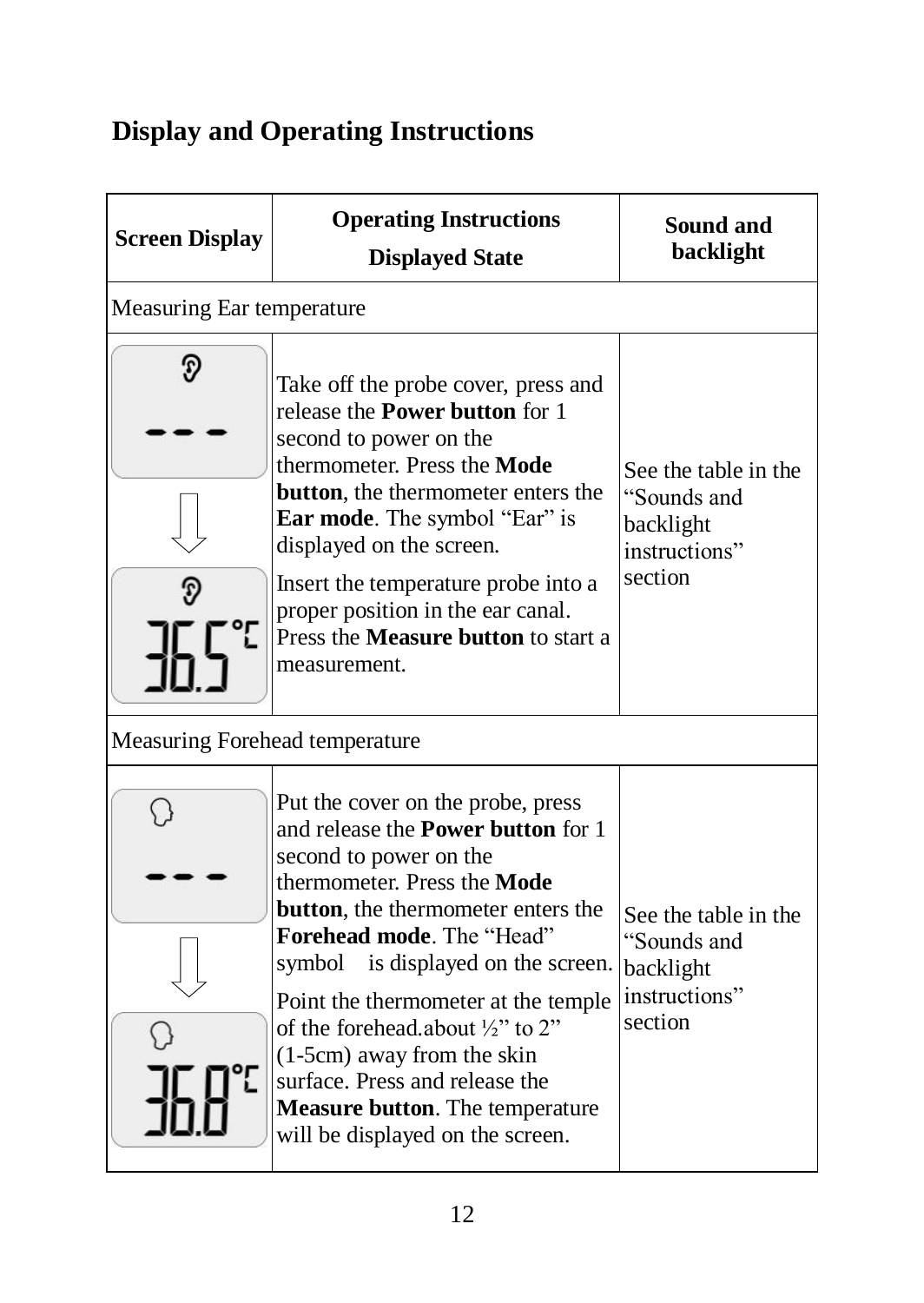| <b>Screen Display</b>        | <b>Operating Instructions</b><br><b>Displayed State</b>                                                                                                                                                                                                                                                                                                                             | Sound and<br>backlight                                                       |
|------------------------------|-------------------------------------------------------------------------------------------------------------------------------------------------------------------------------------------------------------------------------------------------------------------------------------------------------------------------------------------------------------------------------------|------------------------------------------------------------------------------|
| Measuring Object temperature |                                                                                                                                                                                                                                                                                                                                                                                     |                                                                              |
| ⋒<br>⋒                       | Press and release the <b>Power button</b><br>for 1 second to power on the<br>thermometer. Then press the Mode<br>button. The thermometer enters the<br>Object mode. The "House" symbol<br>is displayed on the screen.<br>Point the thermometer to the center<br>of the object. Press and release the<br><b>Measure button</b> . The temperature<br>will be displayed on the screen. | See the table in the<br>"Sounds and<br>backlight<br>instructions"<br>section |
|                              | Out of the measuring range display                                                                                                                                                                                                                                                                                                                                                  |                                                                              |
| ᇬ                            | In Ear mode, a temperature reading<br>of more than 42.2°C (108.0°F)<br>In Forehead mode, a temperature<br>reading of more than 42.2 °C<br>$(108.0^{\circ}F)$<br>In Object mode, a temperature<br>reading of more than 100°C<br>$(212.0^{\circ}F)$                                                                                                                                   | 3 short beeps                                                                |
| ᅂ                            | In Ear mode, a temperature reading<br>of less than 32.0°C (89.6°F)<br>In Forehead mode, a temperature<br>reading of less than 35.0°C (95.0°F)<br>In Object mode, a temperature<br>reading of less than $0^{\circ}$ C (32.0 $^{\circ}$ F)                                                                                                                                            | 3 short beeps                                                                |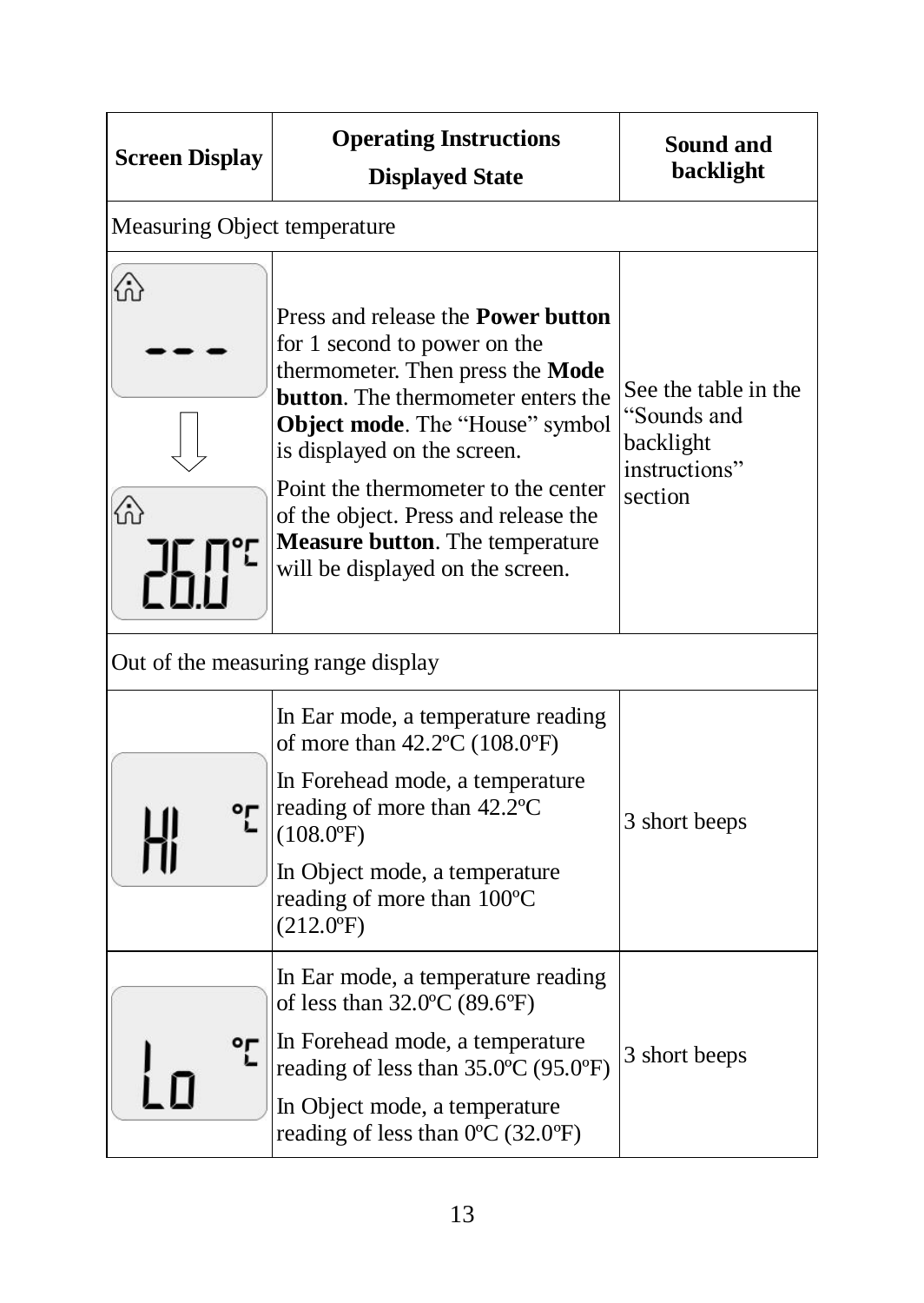| <b>Screen Display</b> | <b>Operating Instructions</b><br><b>Displayed State</b> | Sound and<br>backlight |
|-----------------------|---------------------------------------------------------|------------------------|
| Recall 20 memories    |                                                         |                        |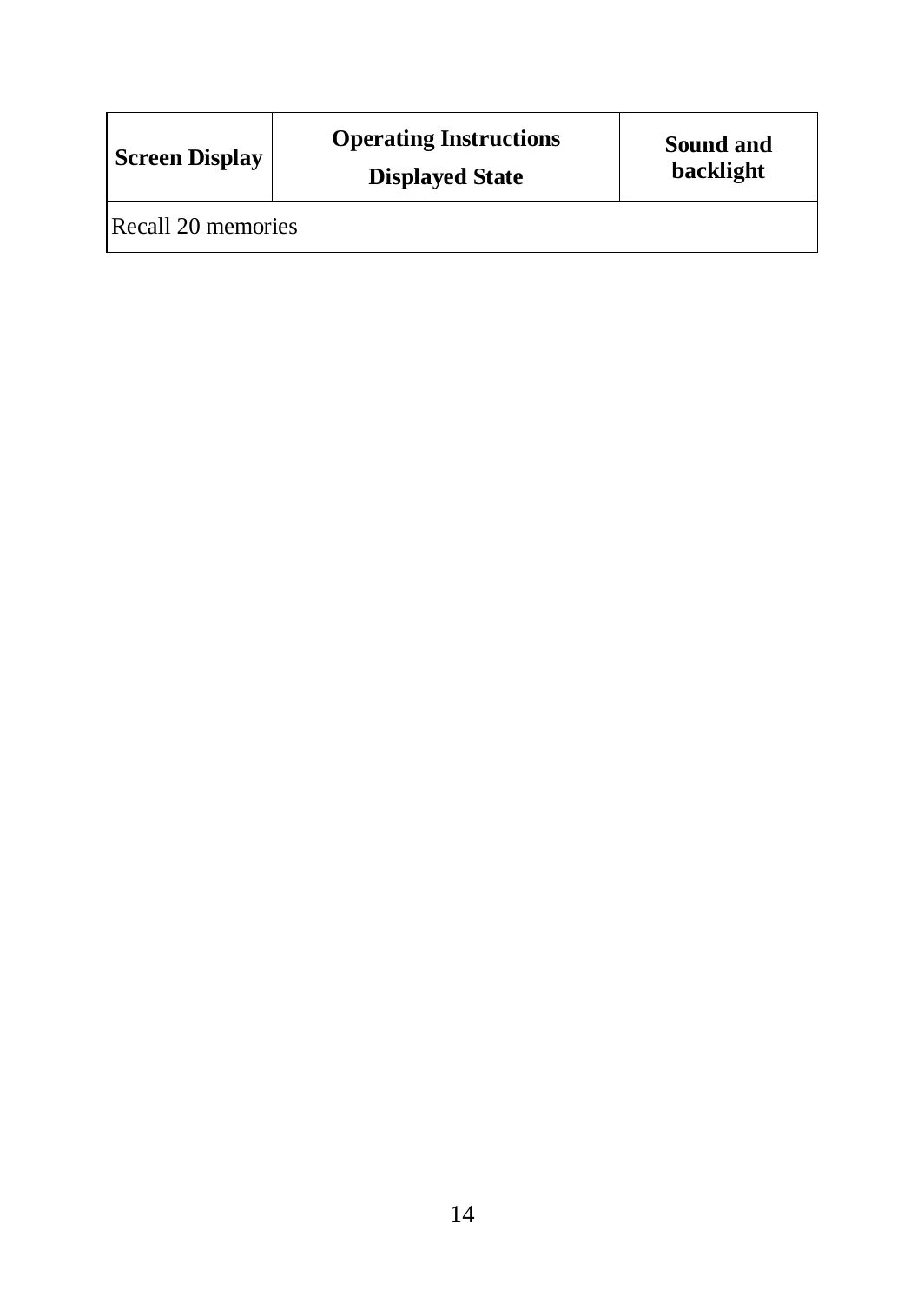| <b>Screen Display</b> | <b>Operating Instructions</b><br><b>Displayed State</b>                                                               | Sound and<br>backlight |
|-----------------------|-----------------------------------------------------------------------------------------------------------------------|------------------------|
|                       |                                                                                                                       |                        |
|                       | In a power-on state, press the<br><b>Memory button</b> enter the memory<br>mode.                                      |                        |
|                       | When the <b>Memory button</b> is<br>released, 1 will be shown, followed<br>by the recorded reading.                   |                        |
|                       | Press the Memory button again for<br>the next recorded data. 2 will be<br>shown, followed by the recorded<br>reading. | Silent                 |
| M                     | A maximum of 20 temperature<br>readings can be recalled.                                                              |                        |
|                       | Note:<br>1 represents the newest data.                                                                                |                        |
|                       |                                                                                                                       |                        |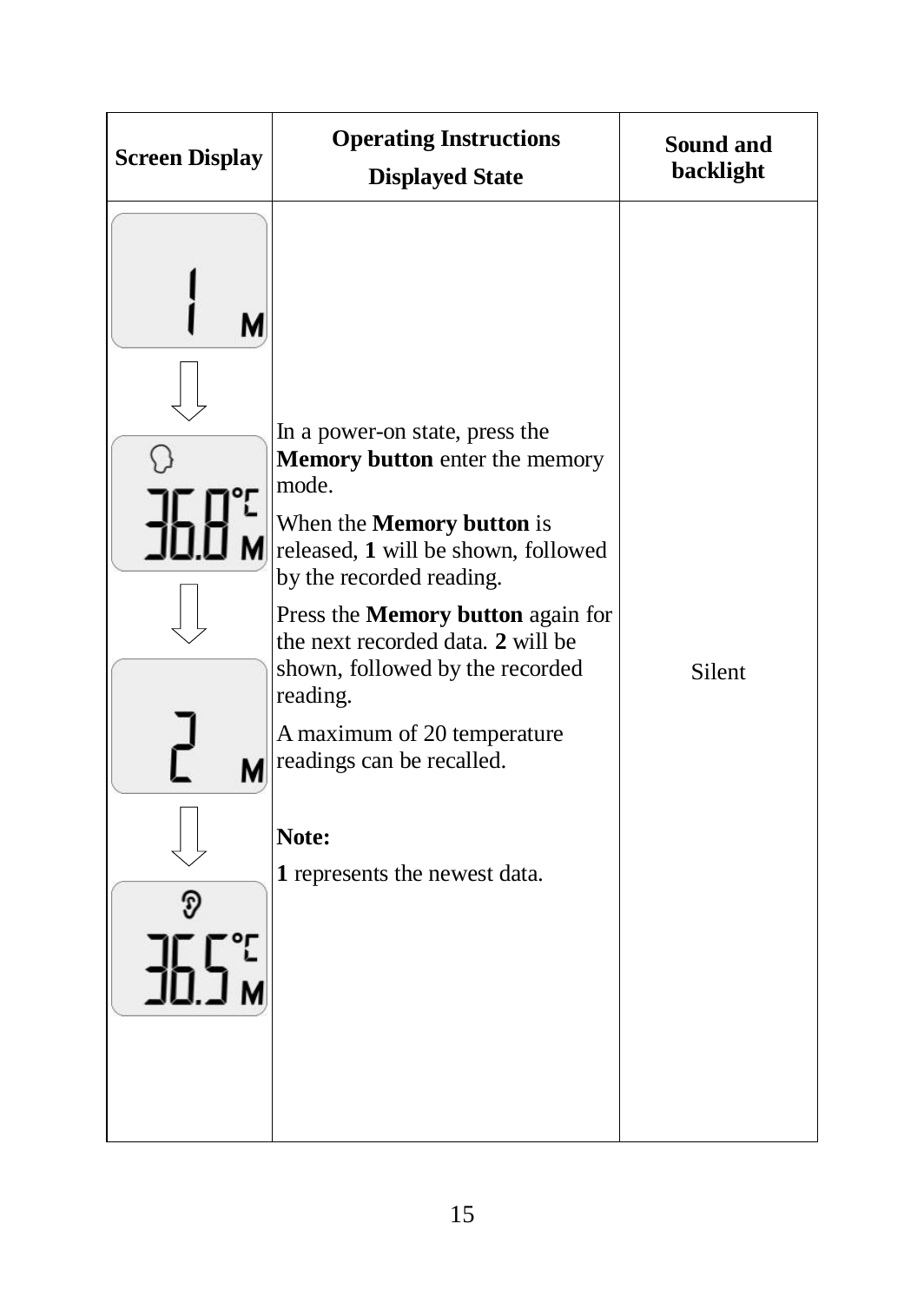| <b>Screen Display</b>   | <b>Operating Instructions</b><br><b>Displayed State</b>                                                                                                                                                                                                                                                                                   | Sound and<br>backlight |  |
|-------------------------|-------------------------------------------------------------------------------------------------------------------------------------------------------------------------------------------------------------------------------------------------------------------------------------------------------------------------------------------|------------------------|--|
|                         | Switching between object temperature and body temperature                                                                                                                                                                                                                                                                                 |                        |  |
| ⋒                       | Press the <b>Mode button</b> to switch<br>between object temperature and<br>body temperature.<br>Body temperature contains the<br>Forehead temperature and Ear<br>temperature.                                                                                                                                                            | Silent                 |  |
| Switching between °F/°C |                                                                                                                                                                                                                                                                                                                                           |                        |  |
| °ŗ                      | In a power-on state, press and hold<br>the Unit switch button for more<br>than 4 seconds to enter the<br>temperature switching mode. <sup>o</sup> C or<br><b>F</b> are flashing. Press the Unit<br>switch button to switch between °C<br>and <sup>o</sup> F. The thermometer shuts<br>down after 10 seconds, the set-up is<br>successful. | Silent                 |  |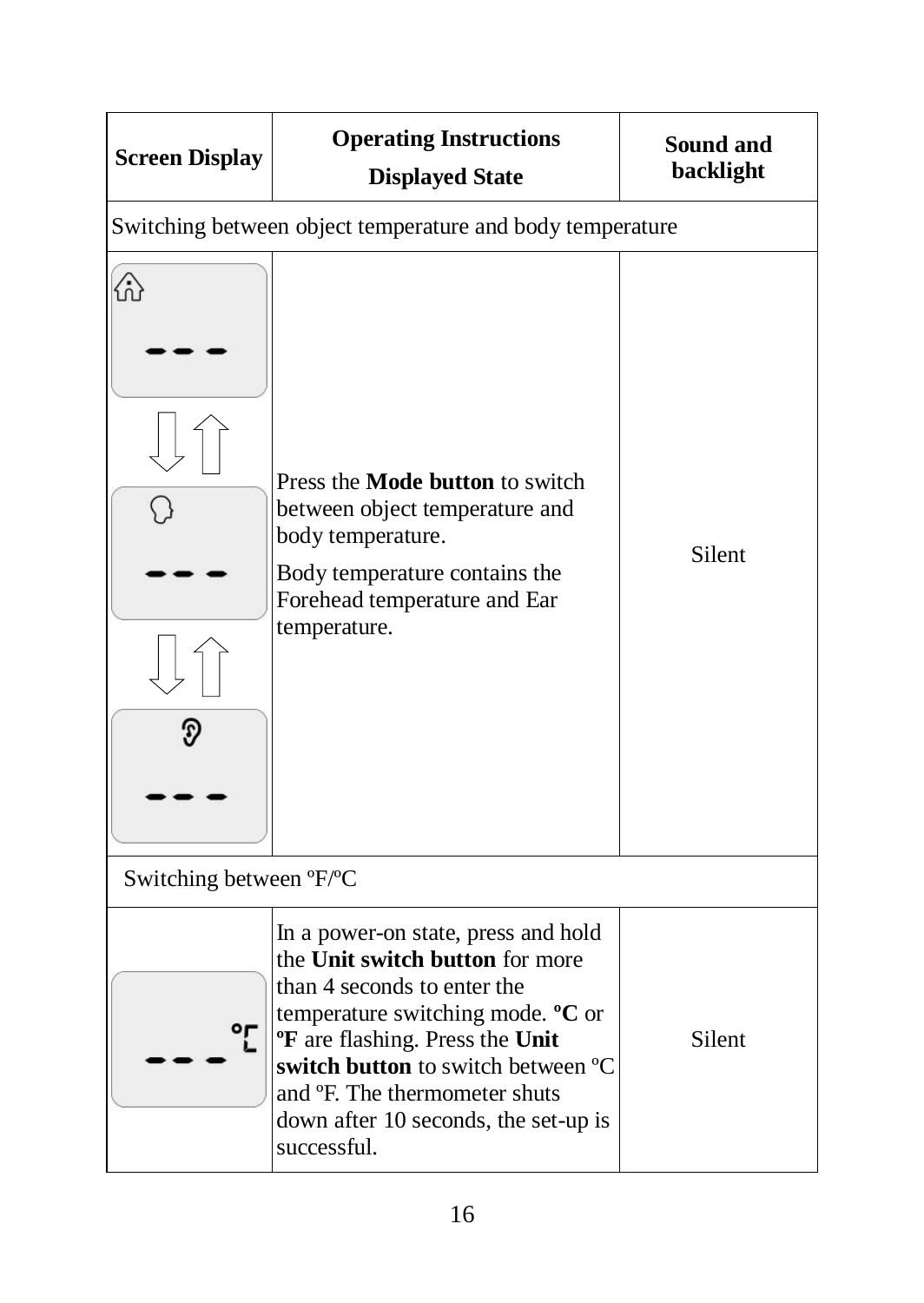| <b>Screen Display</b>           | <b>Operating Instructions</b><br><b>Displayed State</b>                                                                                                        | Sound and<br>backlight |
|---------------------------------|----------------------------------------------------------------------------------------------------------------------------------------------------------------|------------------------|
| °F                              |                                                                                                                                                                |                        |
|                                 | Switching between mute and un-mute                                                                                                                             |                        |
| K                               | Toggle the <b>Sound switch</b> to switch<br>between mute and un-mute<br>The $\mathbb N$ symbol is displayed in<br>Mute mode and disappears in<br>Un-mute mode. | Silent                 |
| Error information & low battery |                                                                                                                                                                |                        |
| Еr                              | The ambient temperature is higher<br>than $40.0^{\circ}$ C (104.0 $^{\circ}$ F) or lower than 3 short beeps<br>10.0°C (50.0°F).                                |                        |
|                                 | An error occurs when data is being<br>read from or written to the memory,<br>or the temperature correction is not<br>complete.                                 | 3 short beeps          |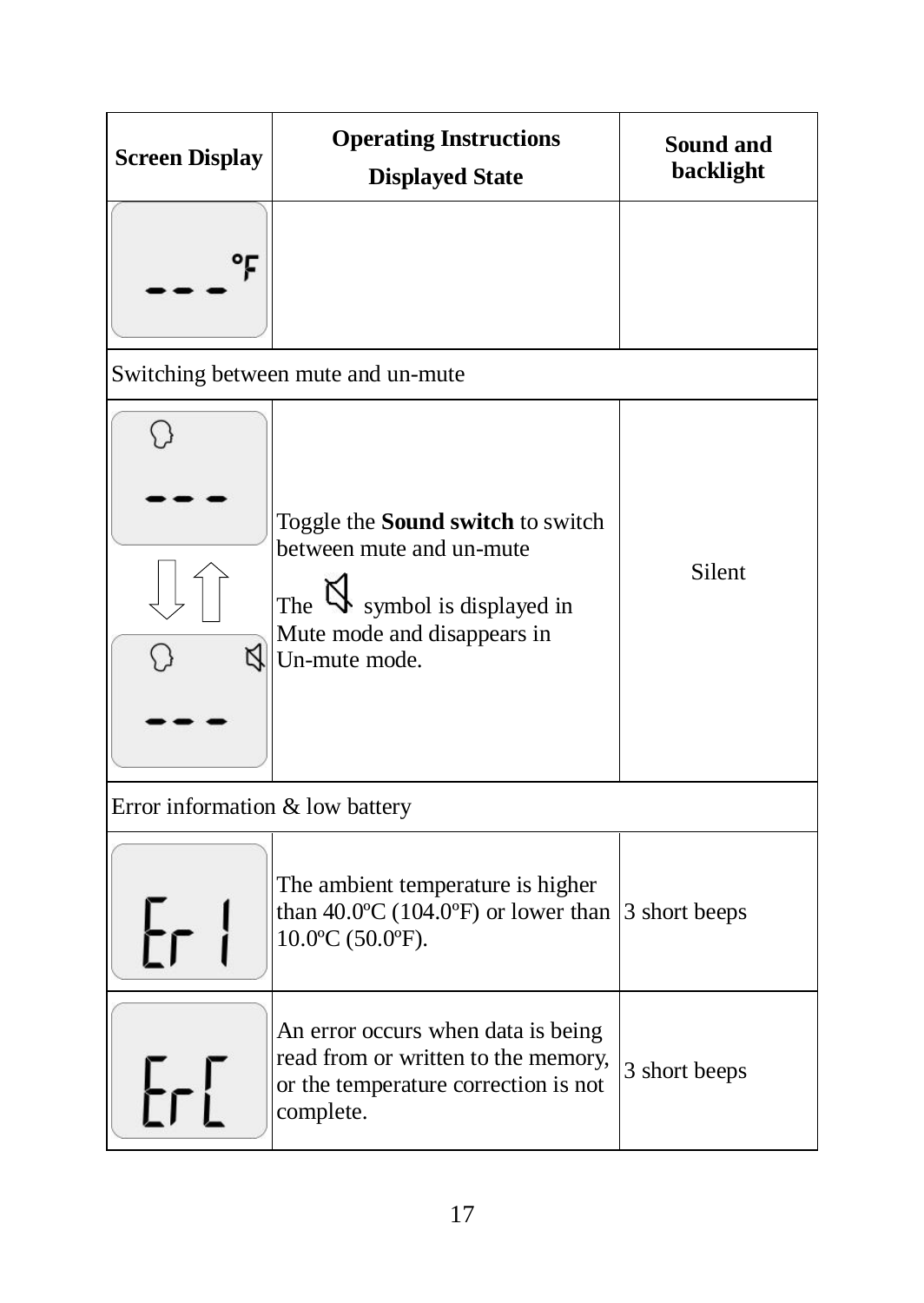| <b>Screen Display</b> | <b>Operating Instructions</b><br><b>Displayed State</b>                                                                                            | Sound and<br>backlight |
|-----------------------|----------------------------------------------------------------------------------------------------------------------------------------------------|------------------------|
| ⊏                     | When the battery voltage is lower<br>than $2.5V \pm 0.1V$ , the low battery<br>symbol will appear on the display.<br>Please replace the batteries. | Silent                 |

#### <span id="page-20-0"></span>**Measuring Ear Temperature**

1. When using the thermometer for the first time, move the battery's

insulating piece away.



2. Take the probe cover off from the thermometer before measuring the ear temperature.



3. Press the **Power button** to power on the thermometer.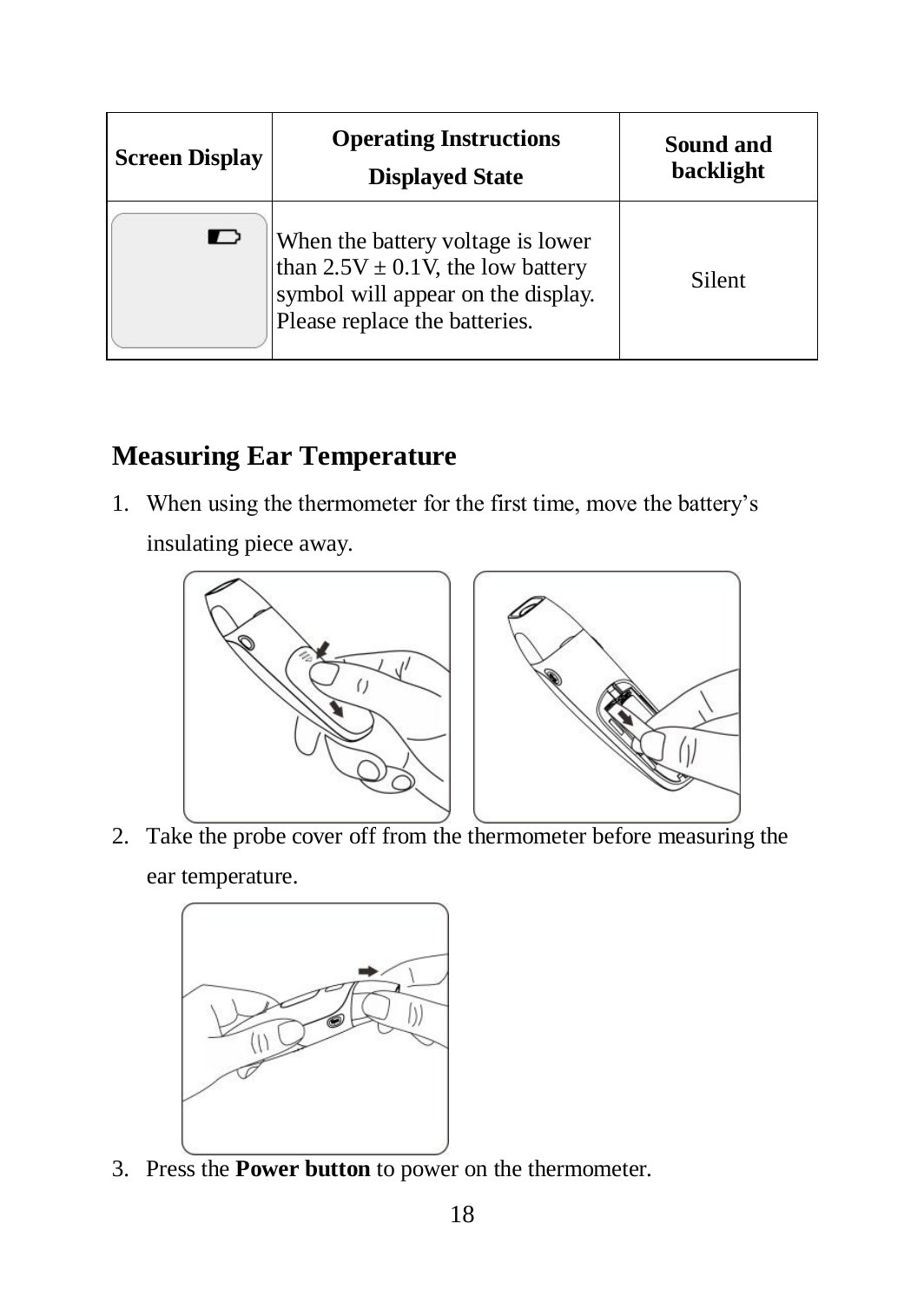- 4. Press the **Mode button**, the thermometer enters the **Ear mode**. The "Ear" symbol is displayed on the screen.
- 5. Insert the temperature probe into the ear canal.
- 6. Press and release the **Measure button**. The ear temperature reading will be display on the screen instantly.

**Note:** Children under 1 year: Pull the ear straight back.

Children aged 1 year to adult: Pull the ear up and back.



Do not force the thermometer into the ear canal. Otherwise, the ear canal may get injured.

When taking the temperature on an adult, gently pull the ear up and back to make sure the ear canal is straight, so that the temperature probe can receive an infrared ray from the eardrum.

Be careful when taking temperature on a child, whose ear canal is small.

#### <span id="page-21-0"></span>**Measuring Forehead Temperature**

- 1. Put the cover on the probe of thermometer.
- 2. Press the **Power button** to power on the thermometer.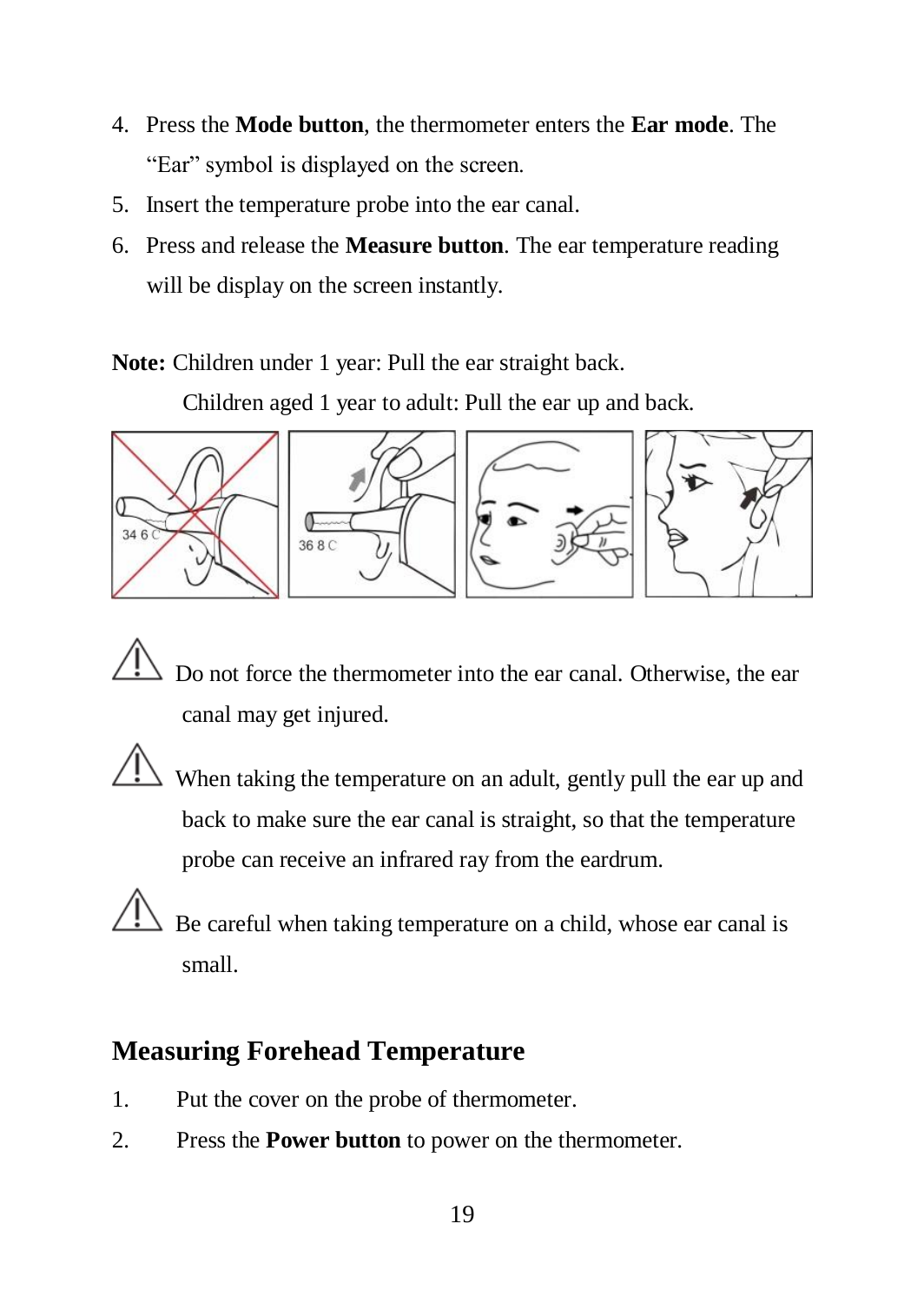- 3. Press the **Mode button**, the thermometer enters the **Forehead mode**. the "Head" symbol is displayed on the screen.
- 4. Point the thermometer probe to the temple of the forehead, about ½" to 2" (1-5cm) away from the skin surface.
- 5. Press and release the **Measure button** for 1 second. The temperature reading will be displayed on the screen instantly.
- 6. If no activity is detected, the thermometer will power off automatically in 10 seconds.



#### <span id="page-22-0"></span>**Measuring Object Temperature**

- 1. Put the cover on the probe of thermometer.
- 2. Press the **Power button** to power on the thermometer.
- 3. Press the **Mode button**, the thermometer enters the **Object mode**. The "House" symbol is displayed on the screen.
- 4. Point the thermometer probe at the center of the object, about  $\frac{1}{2}$  to 2" (1-5cm) away from the object surface.
- 5. Press and release the **Measure button** for 1 second. The temperature reading will be displayed on the screen instantly.
- 6. If no activity is detected, the thermometer will power off automatically in 10 seconds.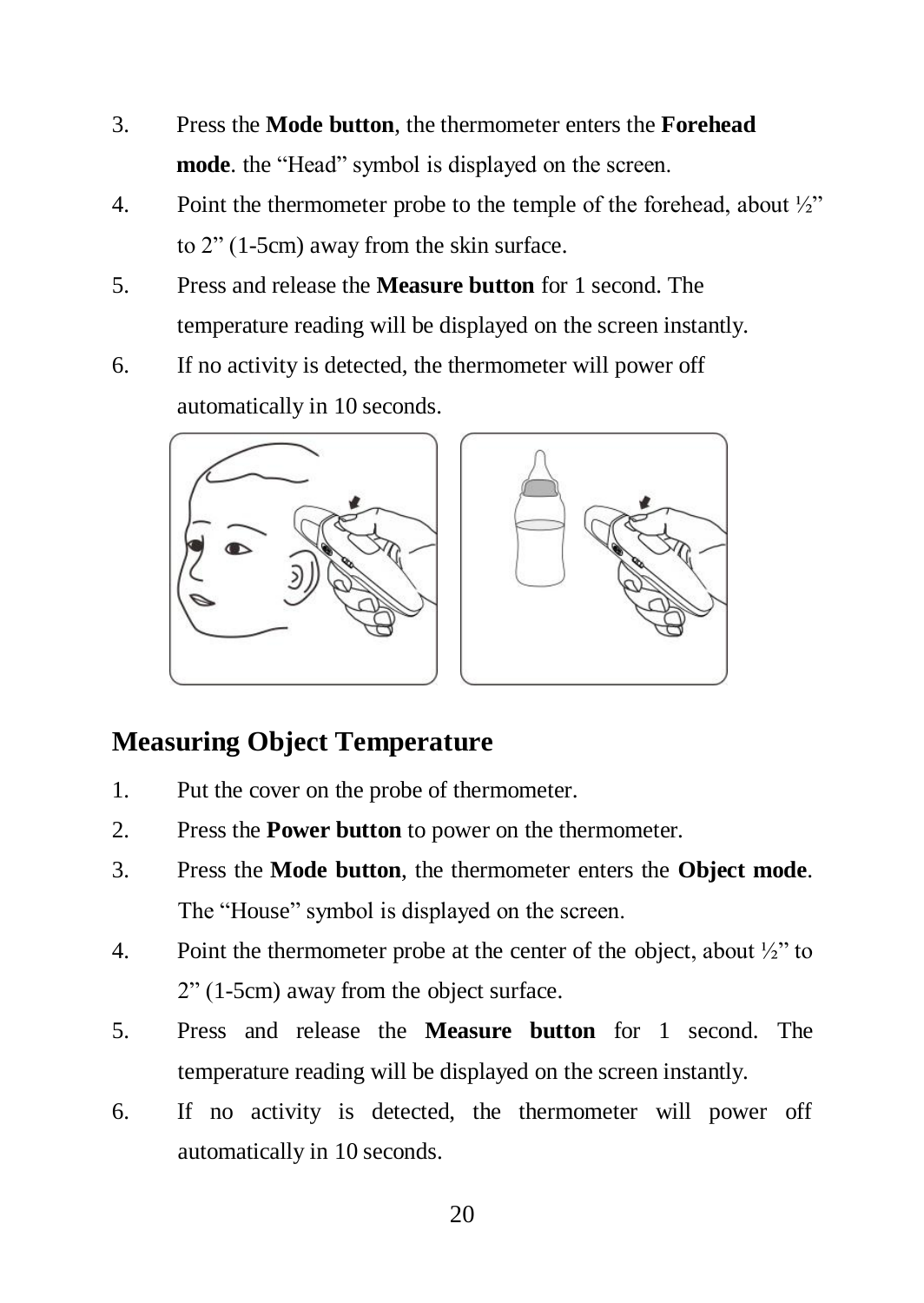#### **After a measurement**

- (1) After each measurement, you can enter the recall mode and query earlier temperature readings. For more details, see "Recall 20 memories" in the preceding table.
- (2) After each measurement, clean the temperature probe with a soft cloth, and put the thermometer in a dry and well-ventilated place.

It is dangerous to make a self-diagnosis or self-treatment based on the obtained measurement results. For such purposes, please consult a doctor.

#### **Notes:**

- (1) The thermometer is suitable for an indoor environment without strong air convection (for example, winds from a fan, an air-conditioner, or a heater) between the thermometer and the person.
- (2) Make sure that the ear canal is clean and dry before starting a measurement. It is recommended to clean the ear canal with a cotton swab if any dirt exists. Otherwise, the temperature probe may be polluted and temperature readings may be inaccurate.
- (3) Do not hold the thermometer for a long time, because it is sensitive to the ambient temperature.
- (4) Make sure the sense head is free of foreign matters before use;
- (5) Make sure the forehead has no sweat and no hairs covered before measure the forehead temperature; otherwise, the result could be incorrect;
- (6) No intense emotion or strenuous exercises before measuring;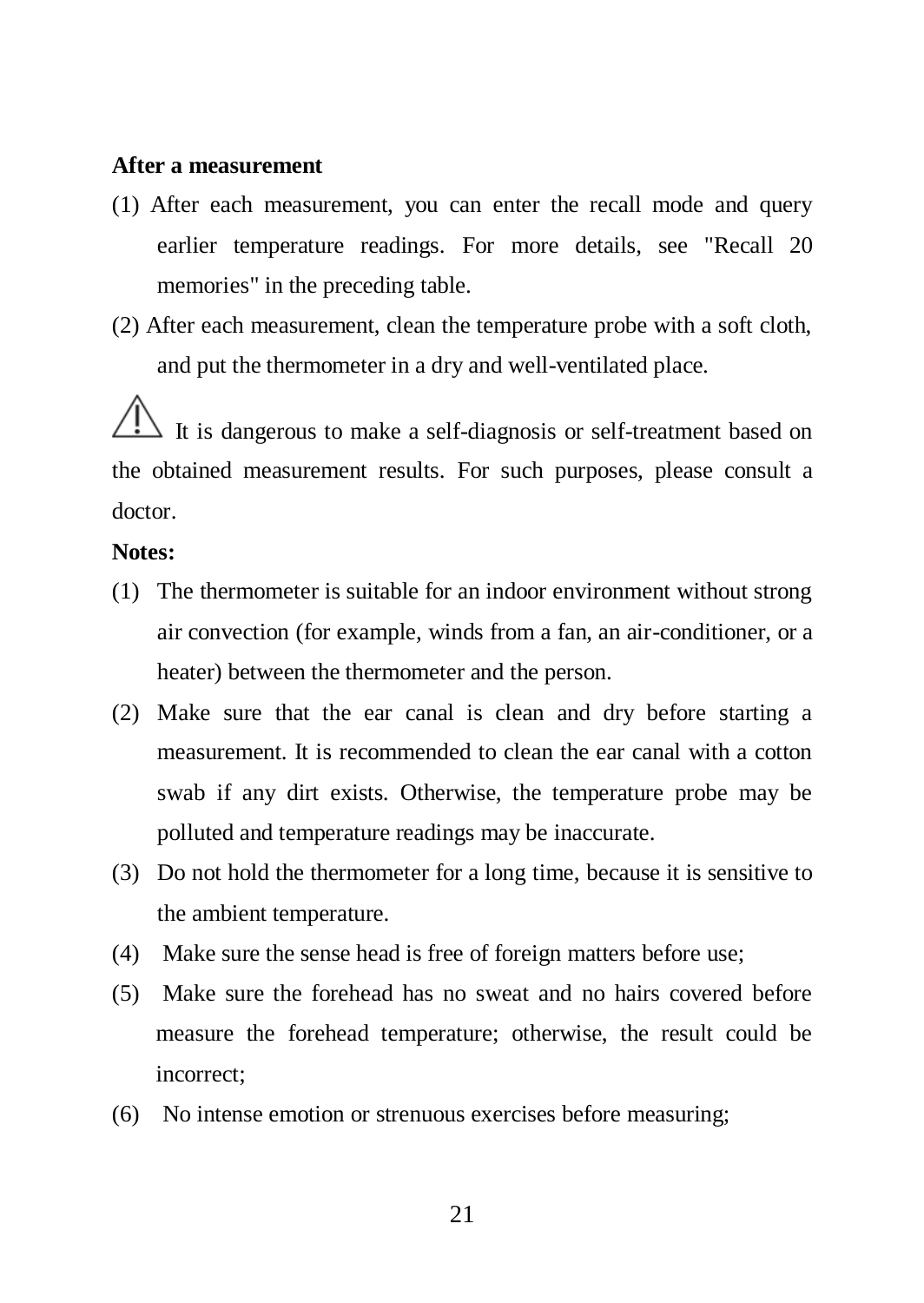#### <span id="page-24-0"></span>**Replacing Batteries**

- 1、Slide the battery cover off along the marked direction and take it off.
- 2、Insert the two AAA batteries into the compartment according to the stated polarities.



Make sure that the batteries are installed correctly. Otherwise, the thermometer may be damaged.

If the low-battery symbol is displayed on the screen, replace the batteries.

 $\Delta$  Batteries of a same type should be used. Dispose the used batteries in accordance with the local environmental policies.

The thermometer is shipped with batteries. First open the battery cover, then remove the insulating piece.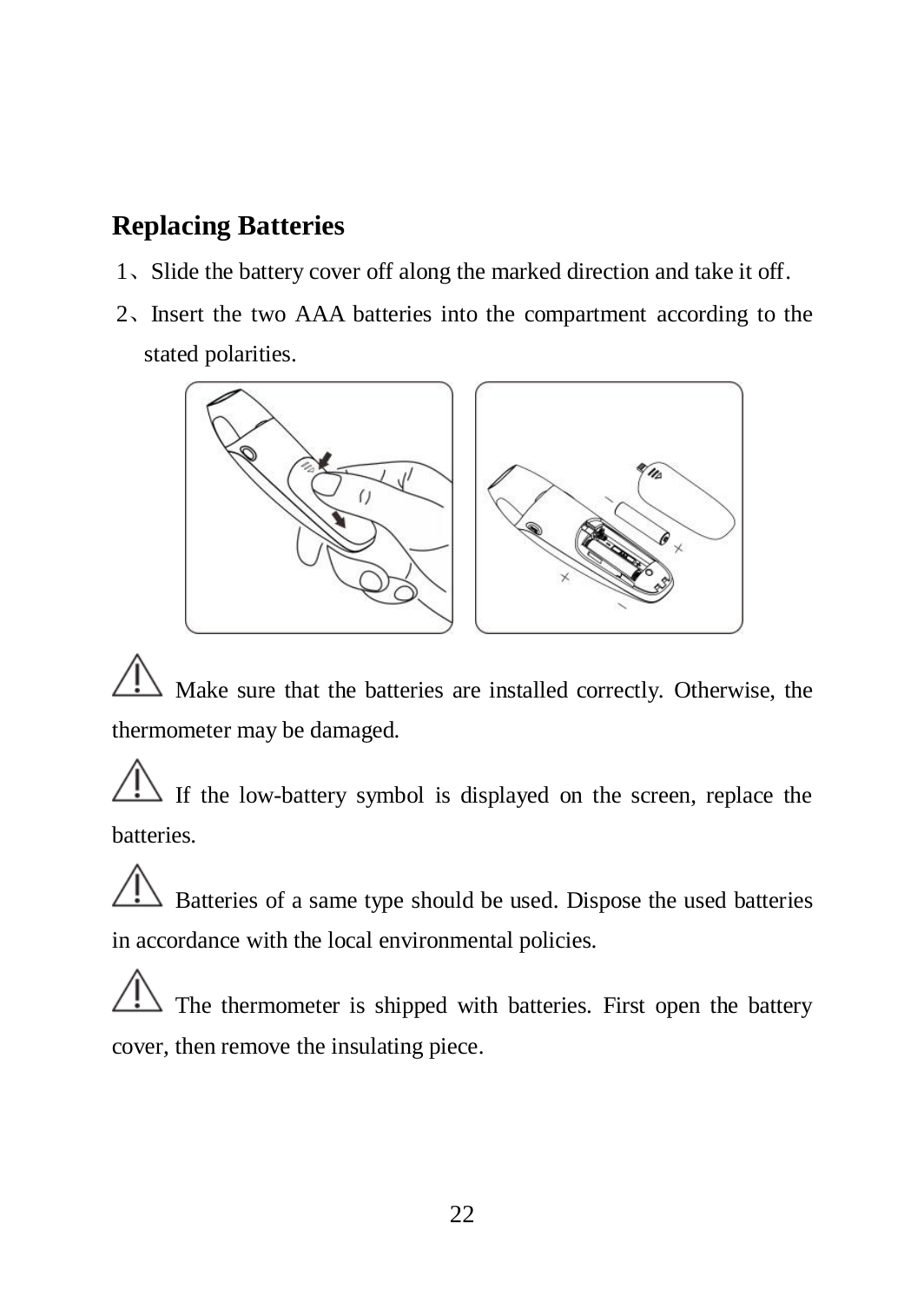#### <span id="page-25-0"></span>**Cleaning and Disinfection**

#### **Cleaning**

Recommended detergents:

- \* Medical detergents;
- \* Home use mild detergents;

Cleaning steps:

(1) Take the batteries out before cleaning.





(3) Wipe the thermometer body with a slightly damp soft cloth.

 $\triangle$  Keep water out off the lens during the cleaning process. Otherwise, the lens may be damaged.

The lens may be scratched if it is cleaned with a hard object, which might result in inaccurate readings.

Do not clean the thermometer with corrosive cleansers. During the cleaning process, do not immerse any part of the thermometer into liquid, or allow liquid to penetrate the thermometer.

#### **Disinfection**

Recommended disinfectants:

\* Isopropyl alcohol solution (concentration: 70%)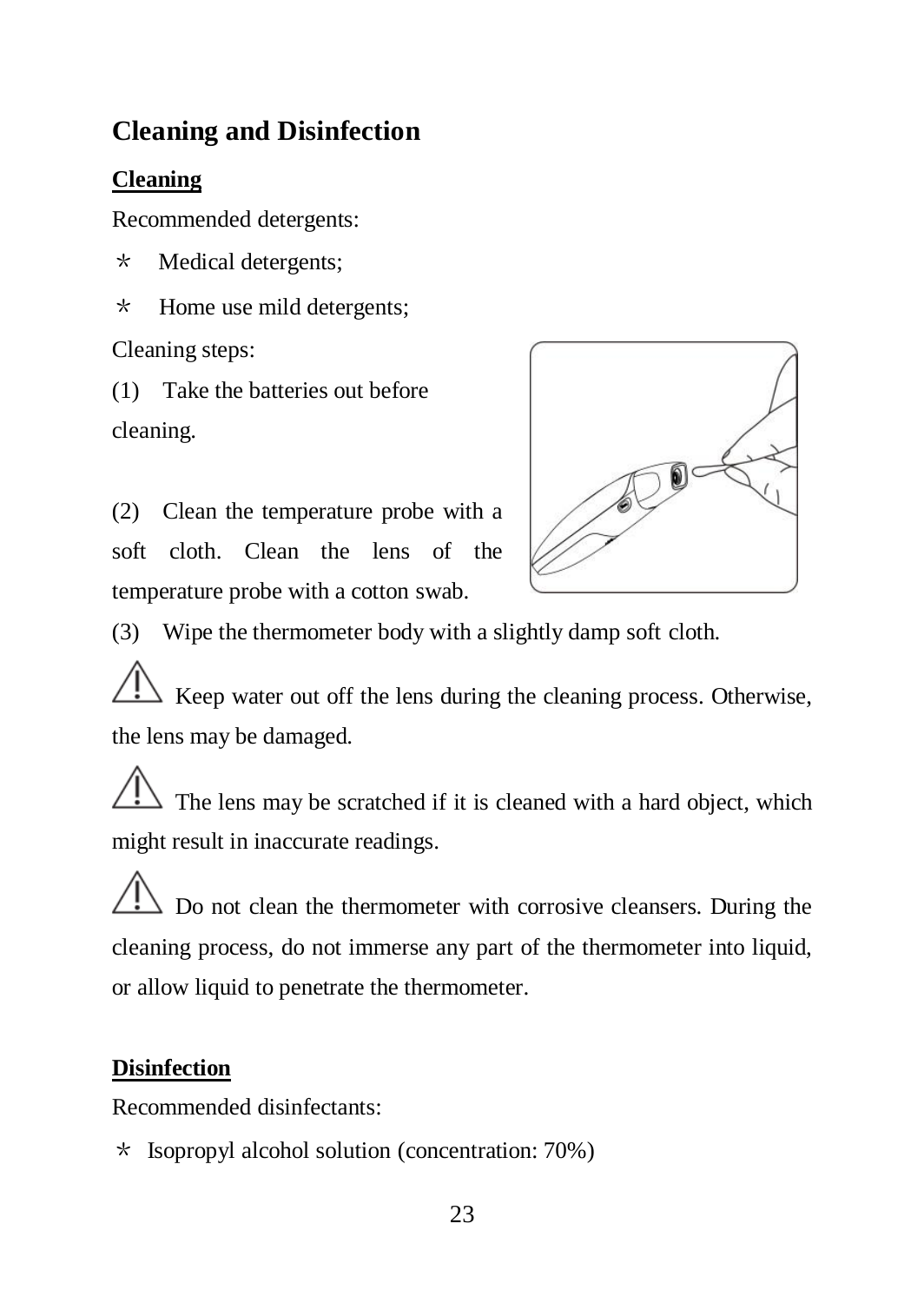- \* Medicinal alcohol (concentration: 75%)
- \* Sodium hypochlorite solution (concentration: 3%)

Disinfecting steps:

- 1) Wet the clean soft cloth with a small quantity of disinfectant, wipe the thermometer and quickly dry it.
- 2) Disinfect the thermometer body and the area around the temperature probe with a cloth slightly moistened with 75% medical alcohol.

Do not use hot steam or ultraviolet radiation for disinfection. Otherwise, the thermometer may be damaged or quickly aged.

Clean and disinfect the thermometer under the temperature of  $+10\degree$ C $\sim$ +40°C $(50\degree$ F $-104\degree$ F), the relative humidity of 15%~85%RH (no condensation) and the barometric pressure of 86kPa~106kPa.

#### <span id="page-26-0"></span>**Maintenance**

Preventive inspection & maintenance period

- 1) Ensure the safety of thermometer, and check whether it has potential safety hazards in normal use each week, e.g. whether the lens is broken, the shell has cracks and the sensing head is polluted. Do not use the thermometer with potential safety hazard. Clean the thermometer if not used for a long time.
- 2) After each use, clean the temperature probe as described in the "Cleaning and Disinfection" chapter.
- 3) Store the thermometer in a dry, dust-free, and well-ventilated place. Make sure that the thermometer is not exposed to sunlight. Make sure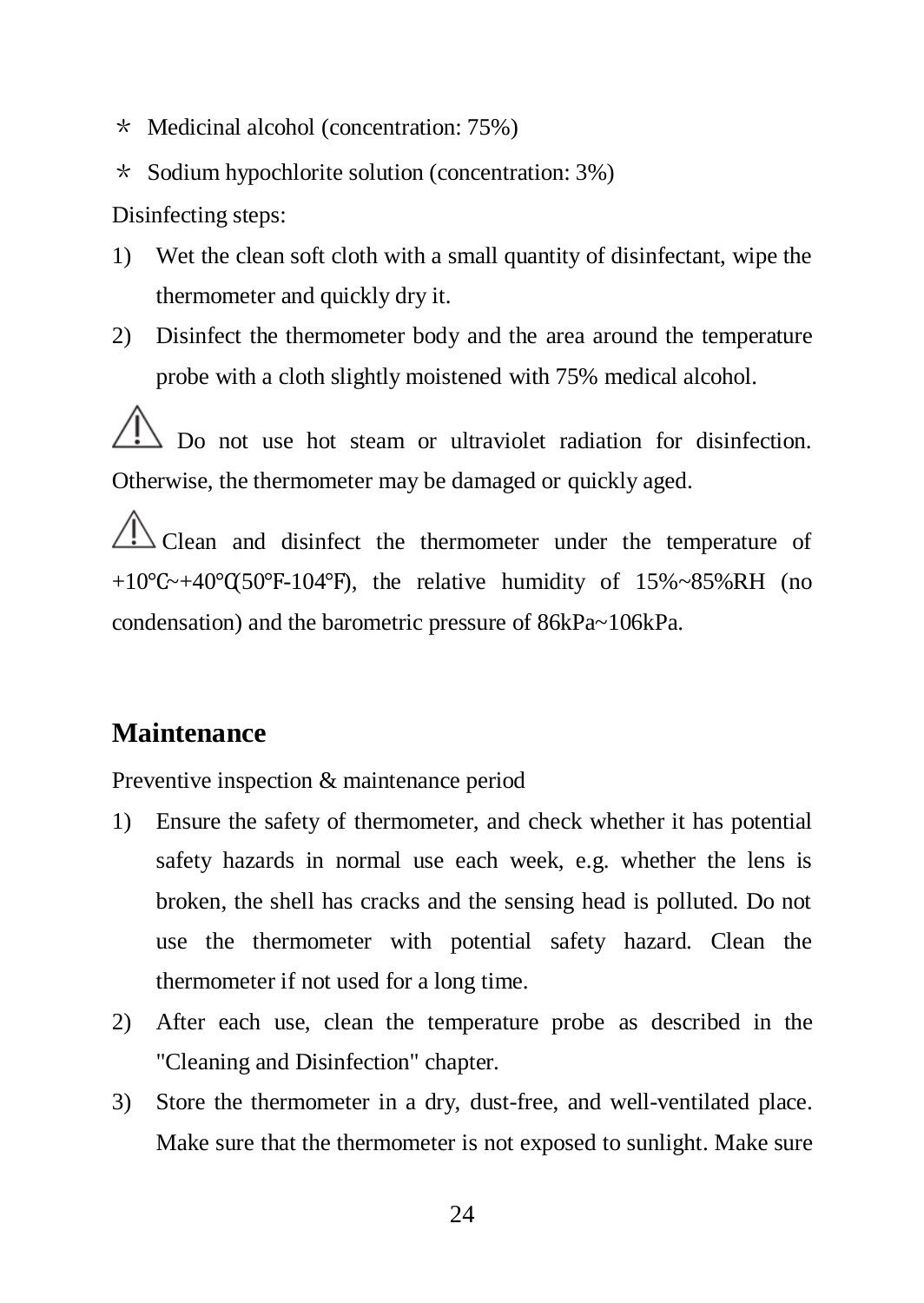that the storage and transportation environments meet the requirements.

- 4) Check regularly whether safety risks exist.
- 5) Remove the batteries if the thermometer will not be used for more than two months.

#### <span id="page-27-0"></span>**Troubleshooting**

| <b>Problem</b>                                                                           | <b>Possible Cause</b>                                                                                            | <b>Solution</b>                                                                                                                 |
|------------------------------------------------------------------------------------------|------------------------------------------------------------------------------------------------------------------|---------------------------------------------------------------------------------------------------------------------------------|
|                                                                                          | Low battery                                                                                                      | Change the batteries.                                                                                                           |
| The<br>thermometer<br>fails to power                                                     | Polarities of the<br>batteries are reversed.                                                                     | Make sure that the batteries<br>are installed correctly.                                                                        |
| on.                                                                                      | The thermometer is<br>damaged.                                                                                   | Contact the manufacturer.                                                                                                       |
| "Er1" is<br>displayed.                                                                   | The ambient<br>temperature is lower<br>than $10^{\circ}$ C (50.0°F) or<br>higher than 40°C<br>$(104^{\circ}F)$ . | Take a measurement under<br>an ambient temperature<br>between $10^{\circ}$ C (50.0°F) and<br>$40^{\circ}$ C (104 $^{\circ}$ F). |
|                                                                                          | The lens of the<br>temperature probe is<br>dirty.                                                                | Clean the lens using a<br>cotton swab.                                                                                          |
| The temperature<br>reading is lower<br>than the typical<br>body<br>temperature<br>range. | The thermometer<br>probe is not aligned to<br>the eardrum.                                                       | Reposition the thermometer<br>probe so that it is aligned to<br>the eardrum                                                     |
|                                                                                          | The thermometer is<br>used within 30<br>minutes after being<br>taken from a cold<br>environment.                 | Wait for more than 30<br>minutes after the<br>thermometer is moved into<br>the measurement<br>environment.                      |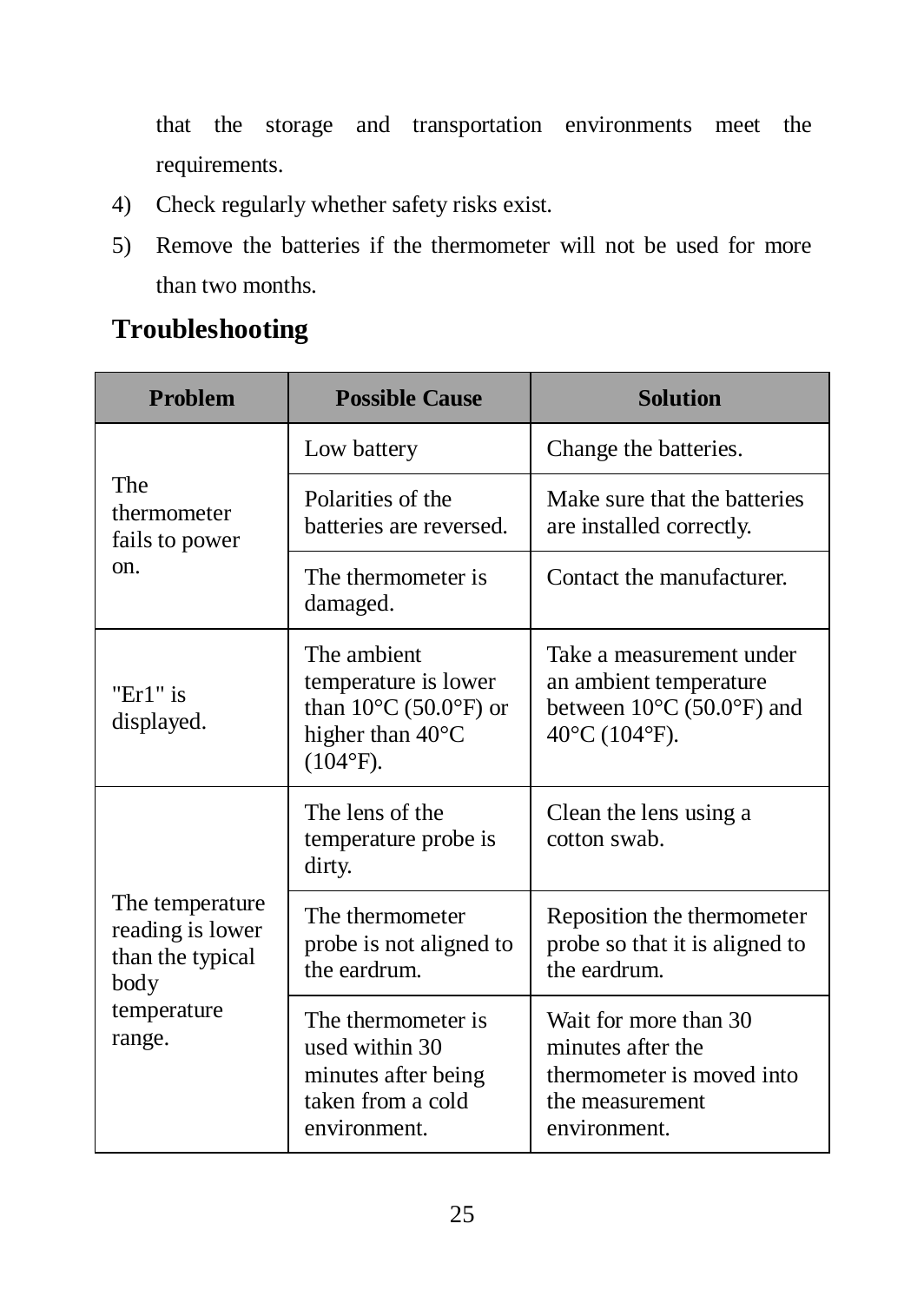| The temperature<br>reading is higher<br>than the typical<br>body<br>temperature<br>range. | The temperature<br>probe is damaged. | Contact the manufacturer. |
|-------------------------------------------------------------------------------------------|--------------------------------------|---------------------------|
|-------------------------------------------------------------------------------------------|--------------------------------------|---------------------------|

#### <span id="page-28-0"></span>**Specifications**

| <b>Product Name</b>      | <b>Infrared Thermometer</b>                           |  |
|--------------------------|-------------------------------------------------------|--|
| Product Model            | KDT-2106                                              |  |
| Power Supply Mode        | Internal power supply                                 |  |
| <b>Operating Voltage</b> | $DC_3V$                                               |  |
| <b>Battery Model</b>     | $AAA \times 2$                                        |  |
| <b>Battery Life</b>      | Alkaline dry battery for around 20,000 measurements   |  |
| <b>Operating Mode</b>    | Continuous operating                                  |  |
| Display                  | Segment LCD                                           |  |
| Measure time             | About 1 second                                        |  |
| Latency Time             | About 3 second                                        |  |
|                          | Forehead mode:35.0°C-42.2°C (95.0°F-108.0°F)          |  |
| <b>Measuring Range</b>   | Ear mode:32.0°C-42.2°C (89.6°F-108.0°F)               |  |
|                          | Object mode:0.0°C-100.0°C (32.0°F-212.0°F)            |  |
| Accuracy                 | $\pm 0.2$ °C ( $\pm 0.4$ °F)                          |  |
| (Laboratory)             |                                                       |  |
| Resolution               | $0.1^{\circ}$ C $(0.1^{\circ}F)$                      |  |
| Memory                   | 20 temperature readings                               |  |
| Low-battery Alert        | The low-battery symbol is displayed if the power      |  |
|                          | voltage is lower than $2.5 V \pm 0.1 V$               |  |
| Automatic Power-off      | The thermometer automatically powers off if it is not |  |
|                          | used in $10+1$ seconds.                               |  |
| Outer dimensions         | $157.5\times39\times36.5$ mm                          |  |
| (mm)                     |                                                       |  |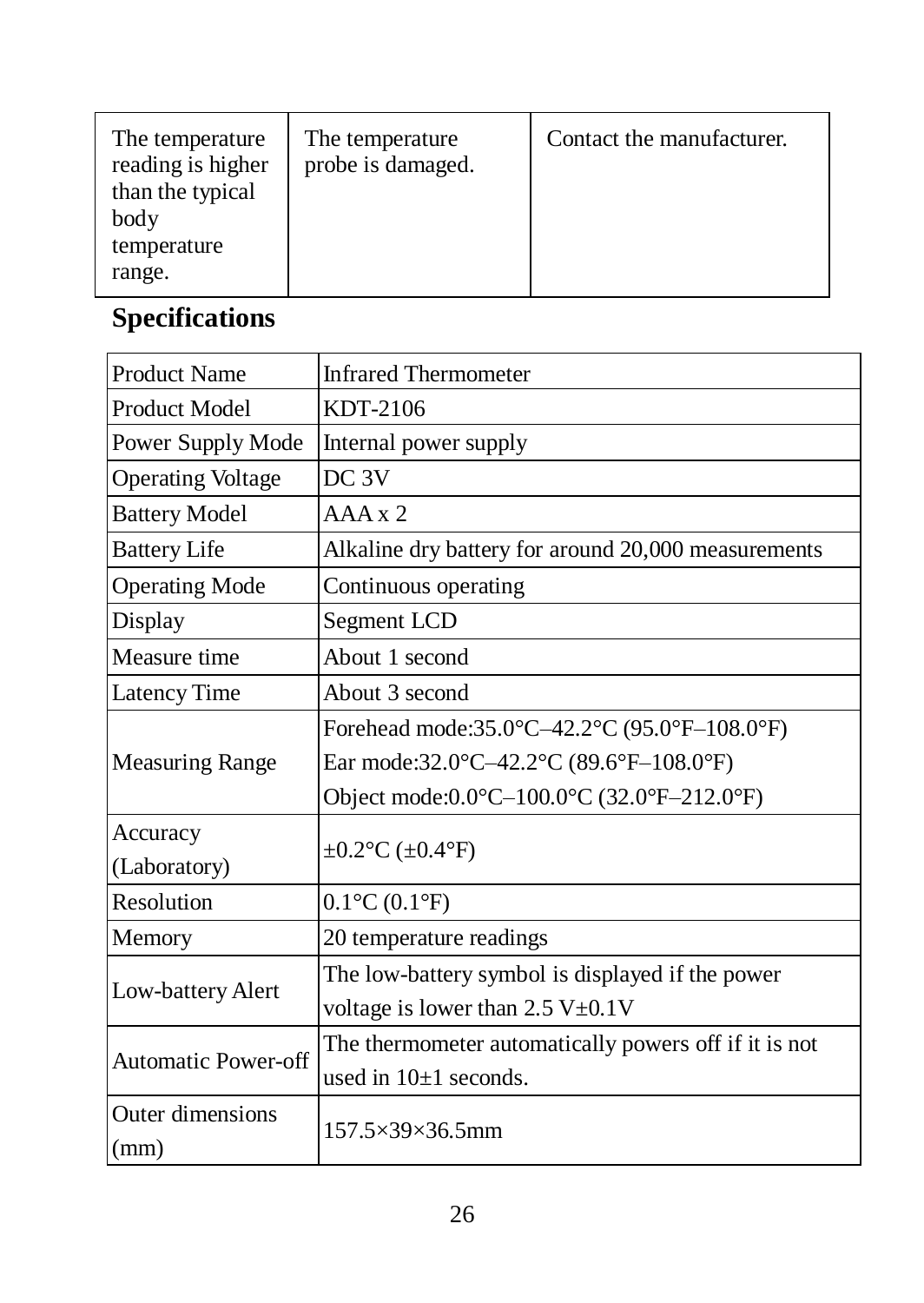| Weight $(g)$             | Thermometer (with batteries): 86.9 g                      |  |
|--------------------------|-----------------------------------------------------------|--|
|                          | Temperature: $10^{\circ}$ C ~ $40^{\circ}$ C (50°F–104°F) |  |
| Operating<br>Environment | Humidity: 15%-95% RH, non-condensing                      |  |
|                          | Atmospheric pressure: 86–106 kPa                          |  |

The infrared thermometer has been tested and conforms to the standard ASTM E1965-98. ASTM laboratory accuracy requirements in the display range of 96.8°F to102.2°F (36°C-39°C) for ear canal IR thermometers is  $\pm 0.4$ °F ( $\pm 0.2$ °C). Note that for mercury-in-glass and an electronic thermometer, the requirement per ASTM Standards E667-86 and E1112-86 is  $\pm 0.2$ °F ( $\pm 0.1$ °C).

#### <span id="page-29-0"></span>**Security Class**

Type of protection against electric shock: internally powered equipment.

Degree of protection against electric shock:  $\overline{\mathbf{A}}$  Type BF applied part.

- Degree of protection against ingress of water:IPX0
- Safety degree of using in flammable anesthetic gas blending with air, oxygen or nitrous oxide: Non-AP/APG
- No application parts of the thermometer prevents defibrillation charge effect.
- No application parts of the thermometer output signal.
- The thermometer is impermanent installed device.

#### <span id="page-29-1"></span>**Storage and Transportation**

The thermometer can be transported using general transportation tools. Severe vibration, shock, or rain must be avoided during transportation. The thermometer must be packaged and then stored in a well-ventilated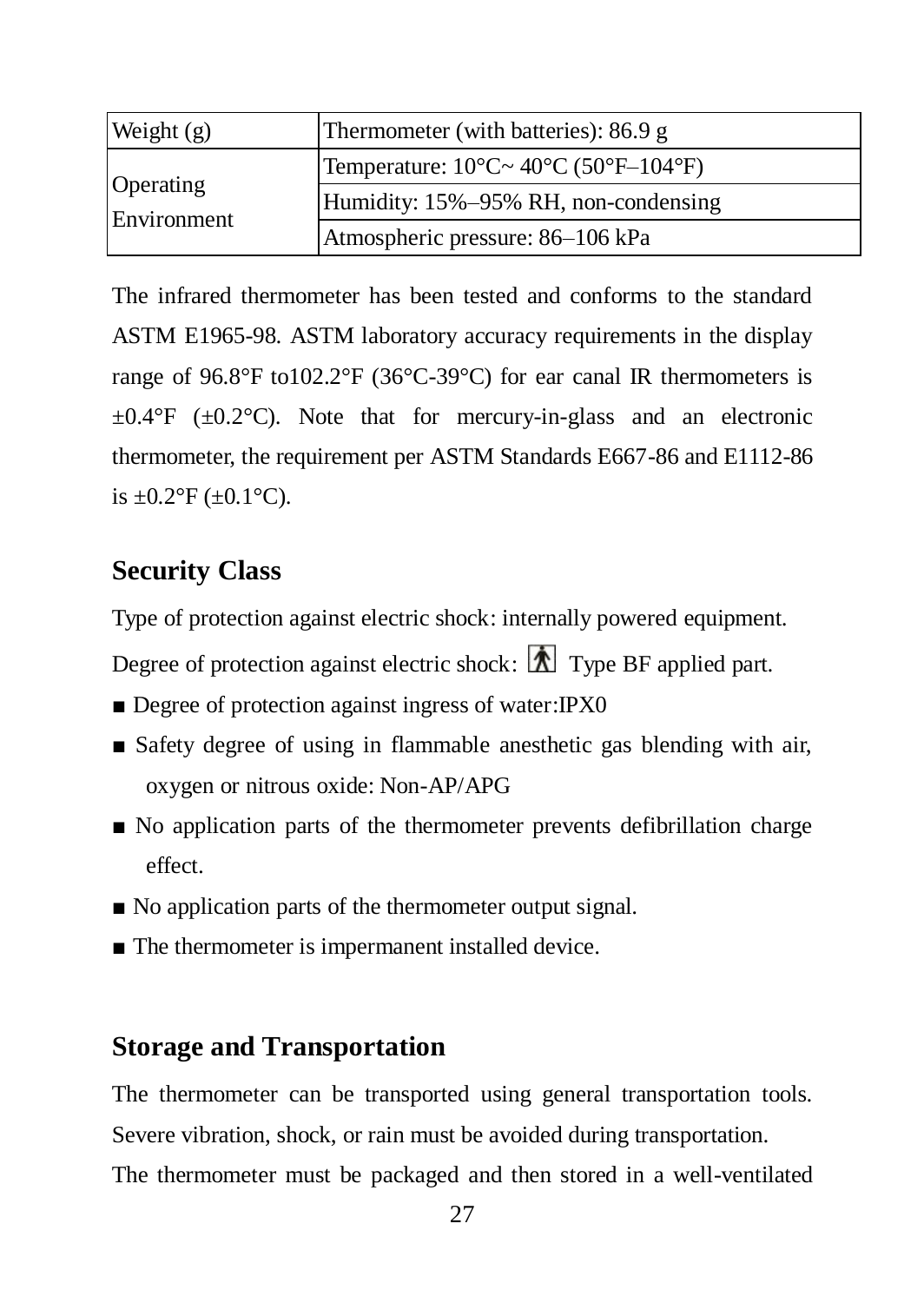room without corrosive gas. The ambient temperature must be between  $20^{\circ}$ C and  $+55^{\circ}$ C ( $-4^{\circ}$ F $-131^{\circ}$ F), the relative humidity must be lower than 95% (non-condensing), and the atmospheric pressure must be 50–106 kPa.

#### <span id="page-30-0"></span>**EMC Information-Guidance and Manufacture's**

#### **Declaration**



● The Infrared Thermometer KDT-2106 needs special precautions regarding EMC and needs to be installed and put into service according to the EMC information provided for in the ACCOMPANYING **DOCUMENTS** 

● Portable and mobile RF communications equipment can affect Infrared Thermometer KDT-2106.

● The Infrared Thermometer KDT-2106 should not be used adjacent to or stacked with other equipment.

#### **Guidance and manufacturer´s declaration – Electromagnetic emission –for all equipment and systems**

| Guidance and manufacturer's declaration – Electromagnetic emission           |            |                                                                       |  |
|------------------------------------------------------------------------------|------------|-----------------------------------------------------------------------|--|
| The Infrared Thermometer KDT-2106 is intended for use in the electromagnetic |            |                                                                       |  |
|                                                                              |            | environment specified below. The customer or the user of the Infrared |  |
| Thermometer KDT-2106 should assure that it is used in such an environment.   |            |                                                                       |  |
| Emissions                                                                    | Compliance | Electromagnetic environment - guidance                                |  |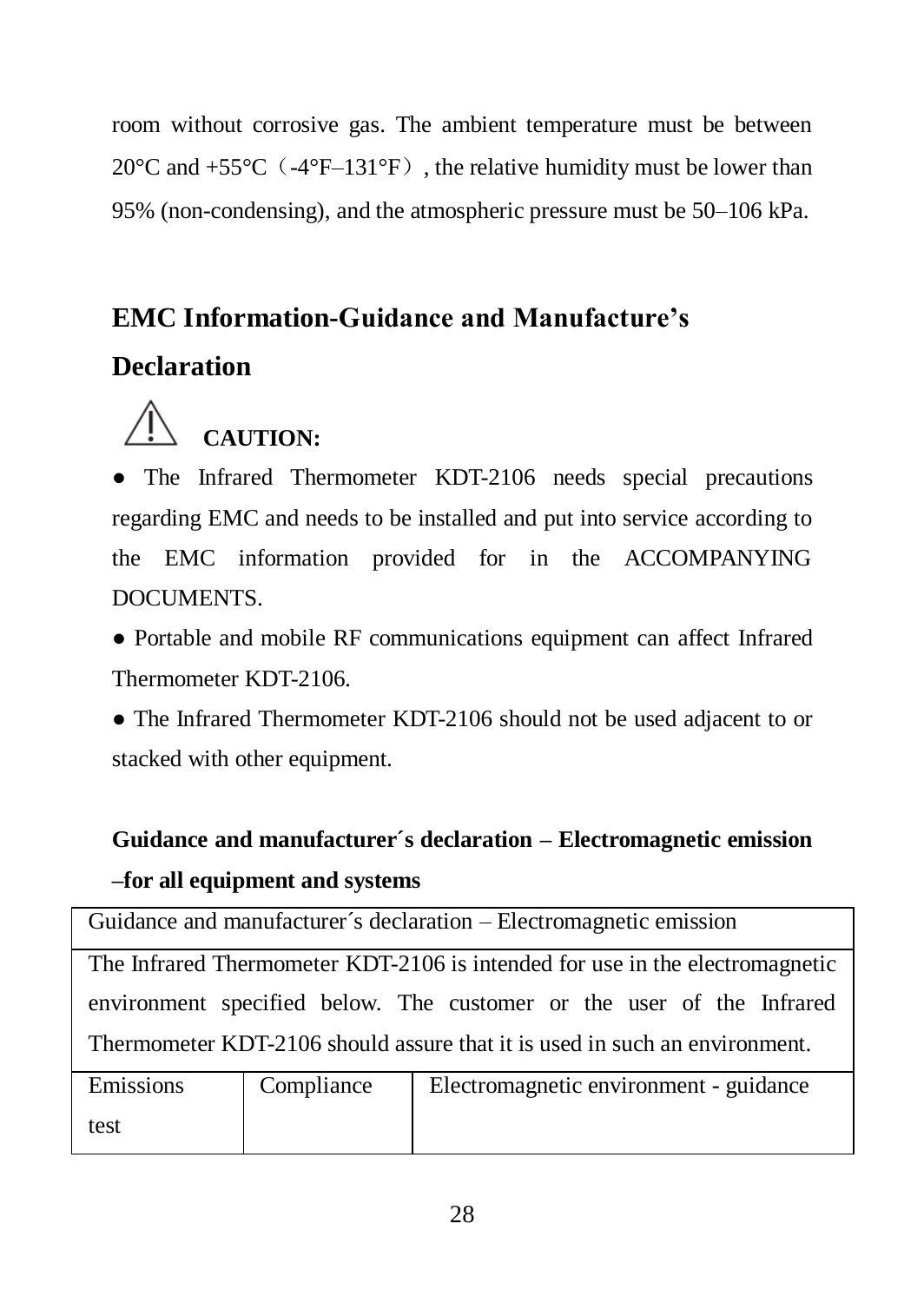|                                     |         | The Infrared Thermometer KDT-2106 uses                                                                                                                                |
|-------------------------------------|---------|-----------------------------------------------------------------------------------------------------------------------------------------------------------------------|
| RF emissions                        |         | RF energy only for its internal function.                                                                                                                             |
|                                     |         | Therefore, its RF emissions are very low                                                                                                                              |
| CISPR 11                            | Group 1 | and are not likely to cause any interference                                                                                                                          |
|                                     |         | in nearby electronic                                                                                                                                                  |
|                                     |         | equipment.                                                                                                                                                            |
| RF emissions<br>Class B<br>CISPR 11 |         | The Infrared Thermometer KDT-2106 is<br>suitable for use in all establishments,<br>including domestic establishments<br>and<br>those directly connected to the public |
|                                     |         | low-voltage power supply network that<br>supplies buildings used for domestic<br>purposes.                                                                            |

#### **Guidance and manufacturer's declaration – Electromagnetic immunity –for all equipment and systems**

| Guidance and manufacturer's declaration – Electromagnetic immunity           |  |  |
|------------------------------------------------------------------------------|--|--|
| The Infrared Thermometer KDT-2106 is intended for use in the electromagnetic |  |  |
| environment specified below. The customer or the user of the Infrared        |  |  |
| Thermometer KDT-2106 should assure that it is used in such an environment.   |  |  |

| Immunity test | IEC        | Compliance         | Electromagnetic                        |
|---------------|------------|--------------------|----------------------------------------|
|               | 60601      | level              | environment-guidance                   |
|               | test level |                    |                                        |
| Electrostatic | $+6kV$     | $\pm 6$ kV contact | <b>Floors</b><br>should<br>he<br>wood. |
| discharge     | contact    |                    | concrete or ceramic tile. If           |
| (ESD)         |            | $\pm 8$ kV air     | with<br>floors<br>covered<br>are       |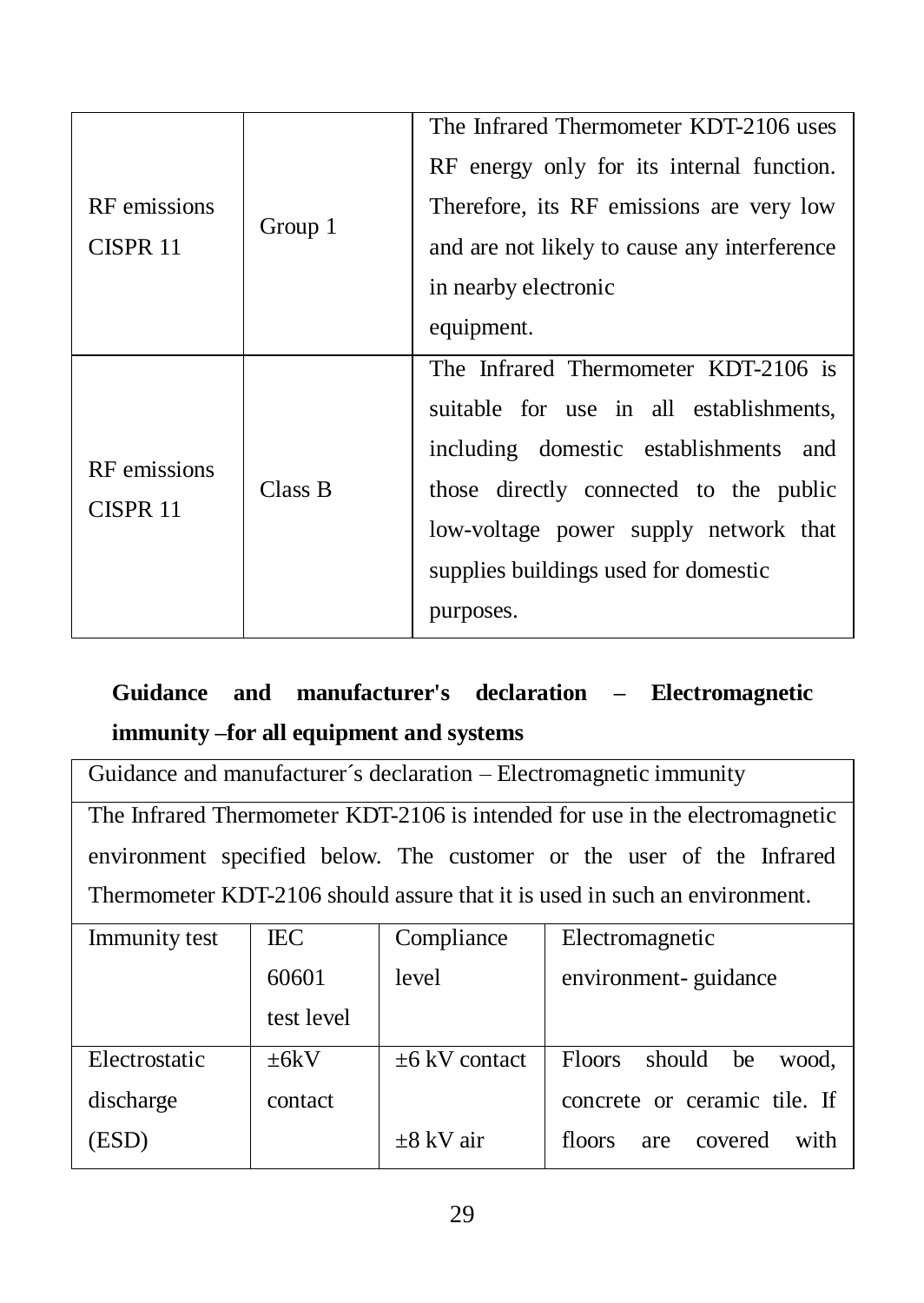| IEC 61000-4-2        | $\pm 8$ kV air |         | synthetic<br>material,<br>the<br>relative humidity should be<br>at least $30%$ . |
|----------------------|----------------|---------|----------------------------------------------------------------------------------|
|                      |                |         |                                                                                  |
| Power                |                |         | Power frequency magnetic                                                         |
| frequency            |                |         | fields should be at levels                                                       |
| $(50/60 \text{ Hz})$ | $3$ A/m        | $3$ A/m | characteristic of a typical                                                      |
| magnetic             |                |         | location in a typical                                                            |
| field                |                |         | commercial or hospital                                                           |
| IEC 61000-4-8        |                |         | environment.                                                                     |

#### **Guidance and manufacturer´s declaration – Electromagnetic immunity –for equipment and systems that are not life-supporting**

Guidance and manufacturer´s declaration – Electromagnetic immunity The Infrared Thermometer KDT-2106 is intended for use in the electromagnetic environment specified below. The customer or the user of the Infrared Thermometer KDT-2106 should assure that it is used in such an environment.

| Immunity test                | IEC.                                      | Compliance | Electromagnetic                                                                                                                                                                             |
|------------------------------|-------------------------------------------|------------|---------------------------------------------------------------------------------------------------------------------------------------------------------------------------------------------|
|                              | 60601                                     | level      | environment -guidance                                                                                                                                                                       |
|                              | test level                                |            |                                                                                                                                                                                             |
| Radiated RF<br>IEC 61000-4-3 | 3 V/m<br>80 MHz<br>to $2.5$<br><b>GHz</b> | 3 V/m      | Portable and mobile RF<br>communications<br>equipment should be used no<br>closer to any part of the<br>JPDFR408, including cables,<br>recommended<br>than<br>the<br>separation<br>distance |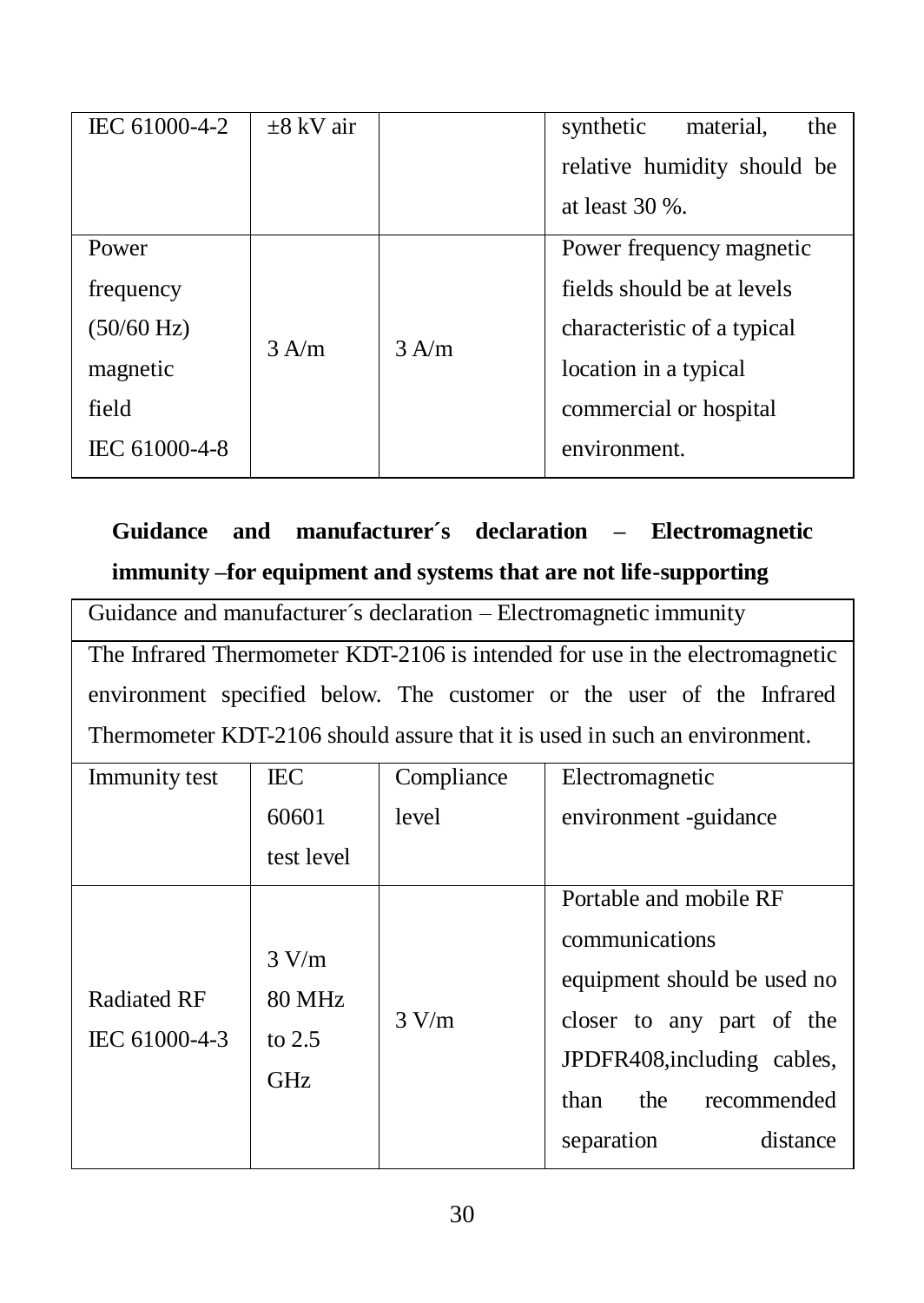|  | calculated from the equation                                  |
|--|---------------------------------------------------------------|
|  | applicable to the frequency                                   |
|  | of the transmitter.                                           |
|  | Recommended<br>separation                                     |
|  | distance                                                      |
|  | $d = \left[\frac{3.5}{F_1}\right] \sqrt{P}$ 80 MHz to 800 MHz |
|  | $d = \left[\frac{7}{F_1}\right] \sqrt{P}$ 800 MHz to 2.5 GHz  |
|  | where p is the maximum                                        |
|  | output power rating of the                                    |
|  | transmitter in watts (W)                                      |
|  | according to the transmitter                                  |
|  | manufacturer and d is the                                     |
|  | recommended<br>separation                                     |
|  | distance in metres (m). <sup>b</sup>                          |
|  | Field strengths from fixed                                    |
|  | RF<br>transmitters,<br>as                                     |
|  | determined by an                                              |
|  | Electromagnetic site survey,a                                 |
|  | should be less than the                                       |
|  | compliance level in each                                      |
|  | frequency range. <sup>b</sup>                                 |
|  | Interference may occur in the                                 |
|  | vicinity of equipment                                         |
|  | marked with the following                                     |
|  | symbol:                                                       |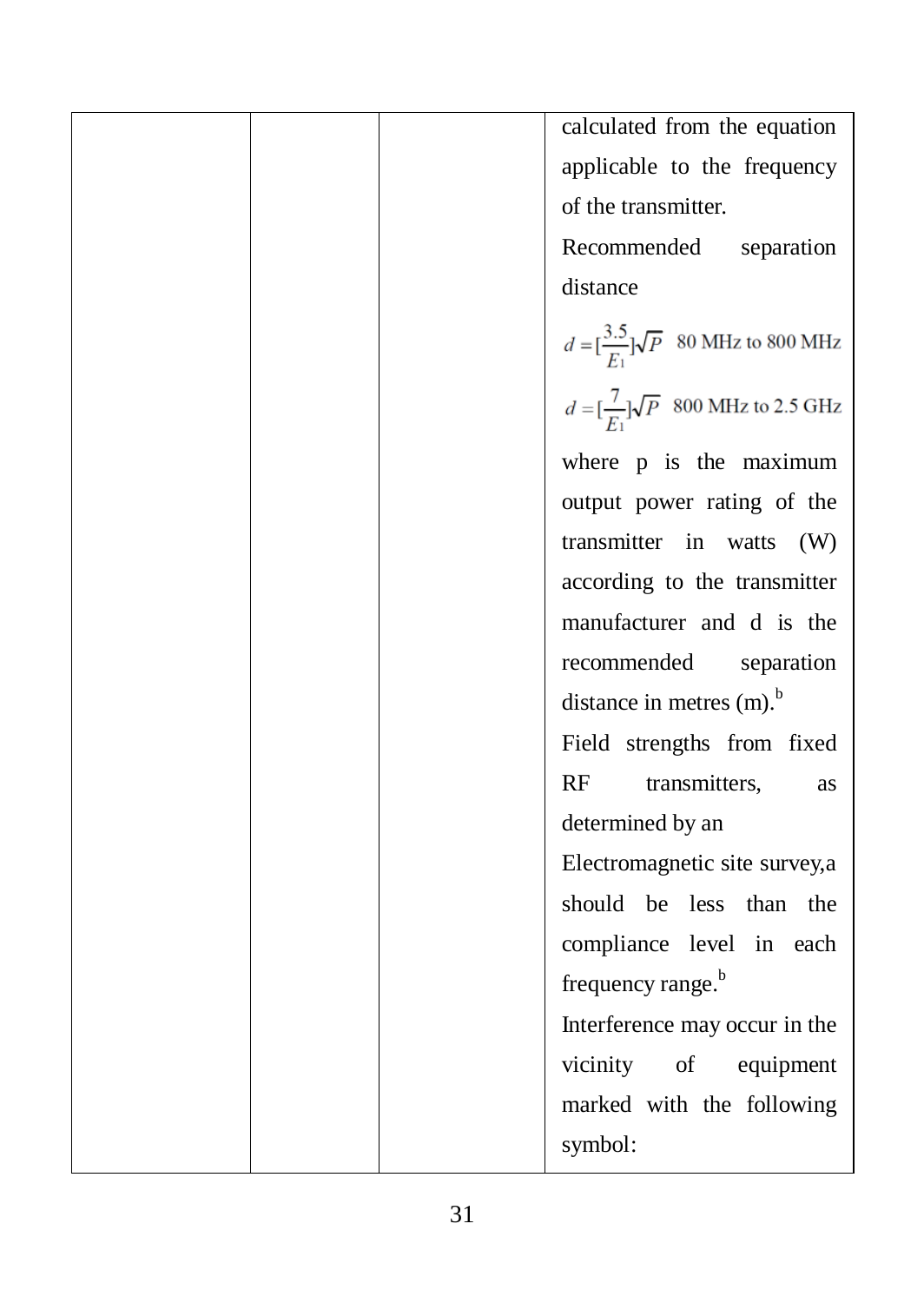$\big((\begin{smallmatrix} \bullet\end{smallmatrix})\big)$ 

NOTE 1 At 80 MHz and 800 MHz, the higher frequency range applies.

NOTE 2 These guidelines may not apply in all situations. Electromagnetic is affected by absorption and reflection from structures, objects and people.

a. Field strengths from fixed transmitters, such as base stations for radio (cellular/cordless) telephones and land mobile radios, amateur radio, AM and FM radio broadcast and TV broadcast cannot be predicted theoretically with accuracy. To assess the electromagnetic environment due to fixed RF transmitters, an electromagnetic site survey should be considered. If the measured field strength in the location in which the KDT-2106 is used exceeds the applicable RF compliance level above, the KDT-2106 should be observed to verify normal operation. If abnormal performance is observed, additional measures may be necessary, such as re-orienting or relocating the KDT-2106. b. Over the frequency range 150 kHz to 80 MHz, field strengths should be less than 3 V/m.

#### **Recommended separation distances between portable and mobile RF communications equipment and the EQUIPMENT or SYSTEM -for EQUIPMENT and SYSTEMS that are not LIFE-SUPPORTING**

The Infrared Thermometer KDT-2106 is intended for use in an electromagnetic environment in which radiated RF disturbances are controlled. The customer or the user of the Infrared Thermometer KDT-2106 can help prevent electromagnetic interference by maintaining a minimum distance between portable and mobile RF communications equipment (transmitters) and the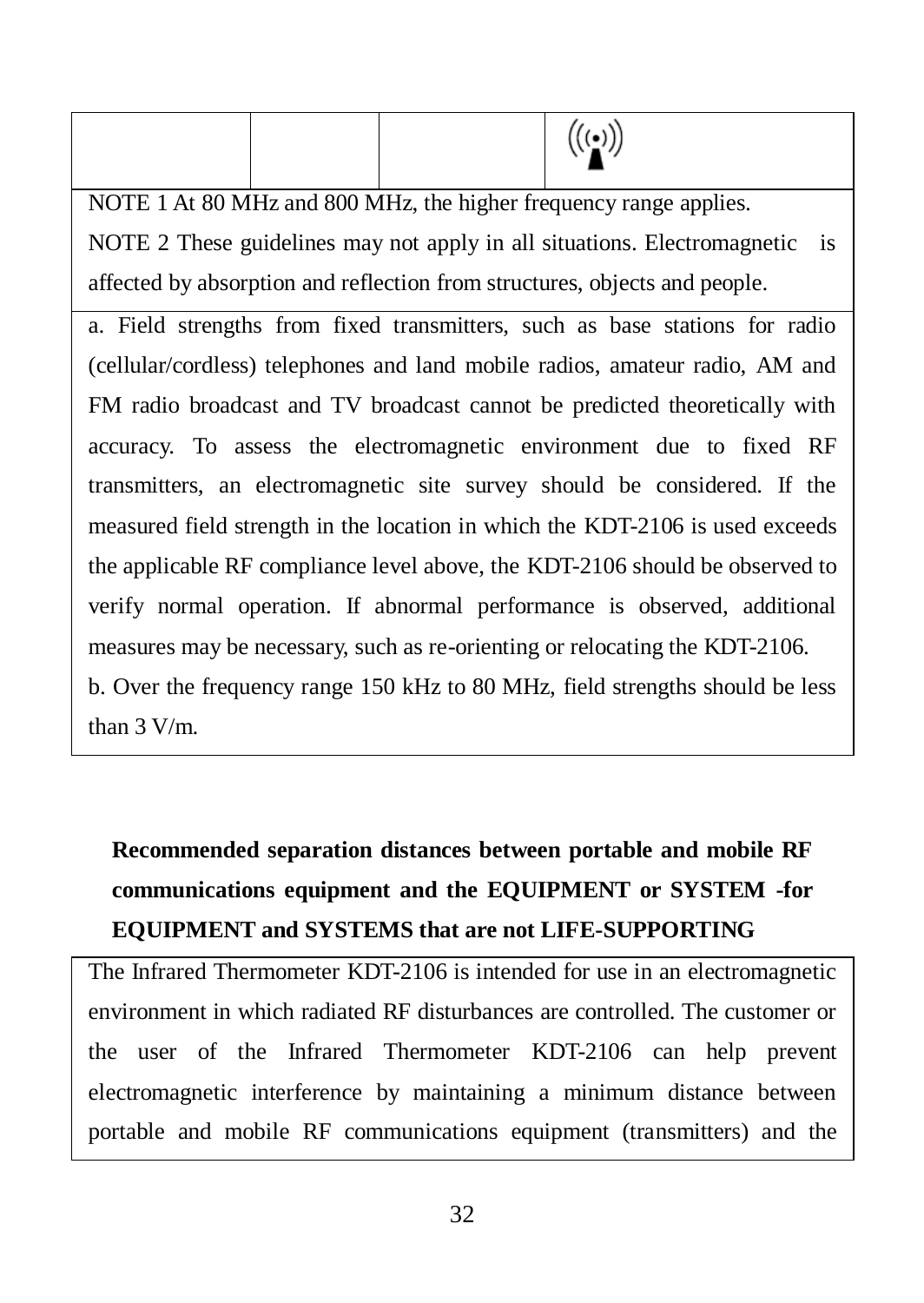| Infrared Thermometer KDT-2106 as recommended below, according to the |                                                           |                                           |  |  |
|----------------------------------------------------------------------|-----------------------------------------------------------|-------------------------------------------|--|--|
| maximum output power of the communications equipment.                |                                                           |                                           |  |  |
| Rated                                                                | Separation distance according to frequency of transmitter |                                           |  |  |
| maximum                                                              | m                                                         |                                           |  |  |
| output                                                               | 80 MHz to 800 MHz                                         | 800 MHz to 2,5 GHz                        |  |  |
| power                                                                |                                                           |                                           |  |  |
| of                                                                   | $d = \left[\frac{3.5}{E_1}\right] \sqrt{P}$               | $d = \left[\frac{7}{F_1}\right] \sqrt{P}$ |  |  |
| transmitter                                                          |                                                           |                                           |  |  |
| W                                                                    |                                                           |                                           |  |  |
| 0.01                                                                 | 0.12                                                      | 0.23                                      |  |  |
| 0.1                                                                  | 0.38                                                      | 0.73                                      |  |  |
| $\mathbf{1}$                                                         | 1.2                                                       | 2.3                                       |  |  |
| 10                                                                   | 3.8                                                       | 7.3                                       |  |  |
| 100                                                                  | 12                                                        | 23                                        |  |  |

For transmitters rated at a maximum output power not listed above, the recommended separation distance d in metres (m) can be estimated using the equation applicable to the frequency of the transmitter, where P is the maximum output power rating of the transmitter in watts (W) according to the transmitter manufacturer.

NOTE 1 At 80 MHz and 800 MHz, the separation distance for the higher frequency range applies.

NOTE 2 These guidelines may not apply in all situations. Electromagnetic propagation is affected by absorption and reflection from structures, objects and people.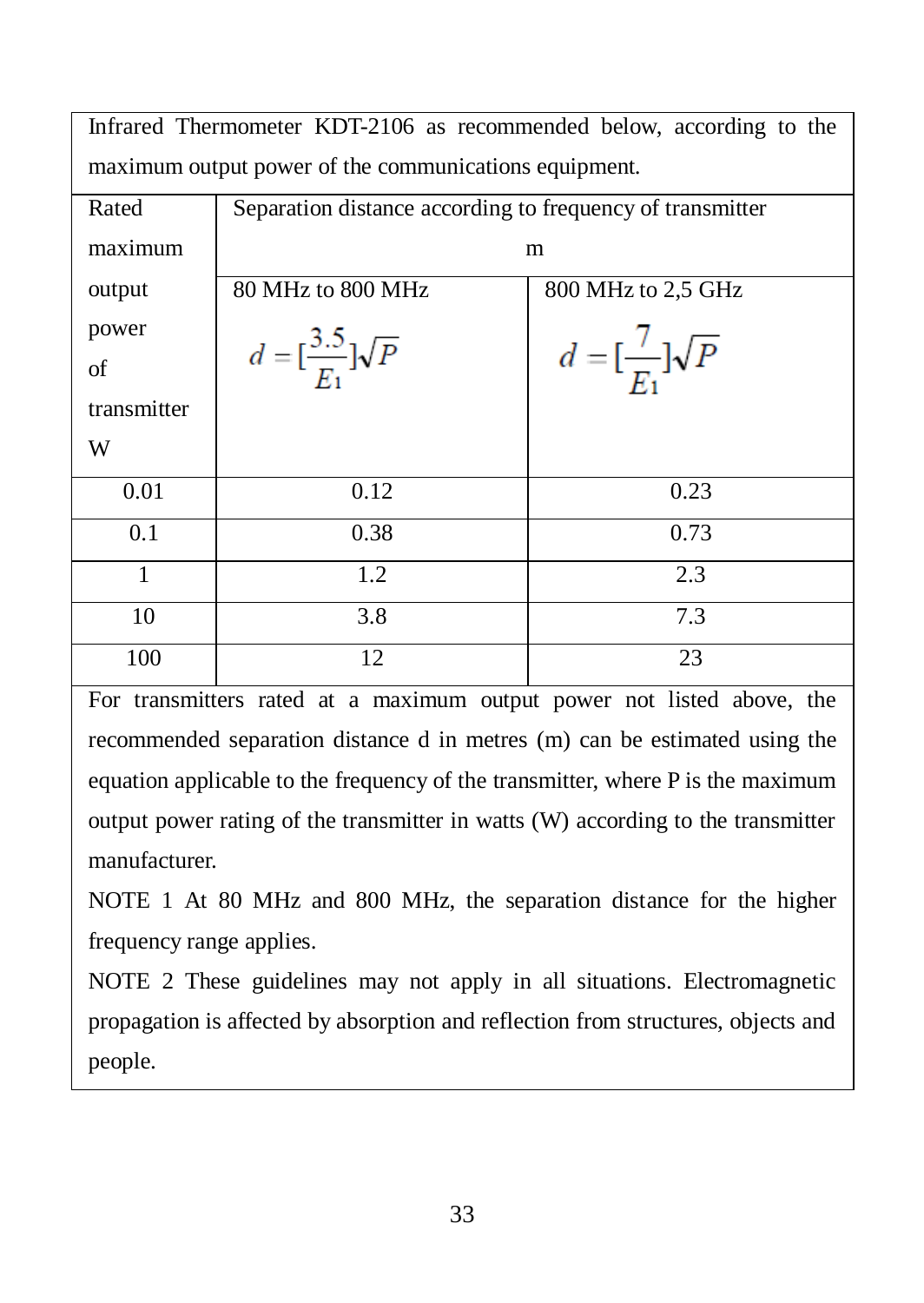#### <span id="page-36-0"></span>**Warranty and After-Sale Service**

The device is under warranty for one year from the date of purchase.

The batteries, the packaging, and any damage caused by improper use are not covered by the warranty.

Excluding the following user-caused failures:

- 1.Failure resulting from unauthorized disassembly and modification.
- 2.Failure resulting from an unexpected dropping during application or transportation.
- 3.Failure resulting from not following the instructions in the user's manual.

Manufactured for Konquest Group Inc, Email: info@konquestusa.com www.konquestusa.com Telephone: +1-833-KONQUEST (+1-833-566-7837)



# KONQUEST